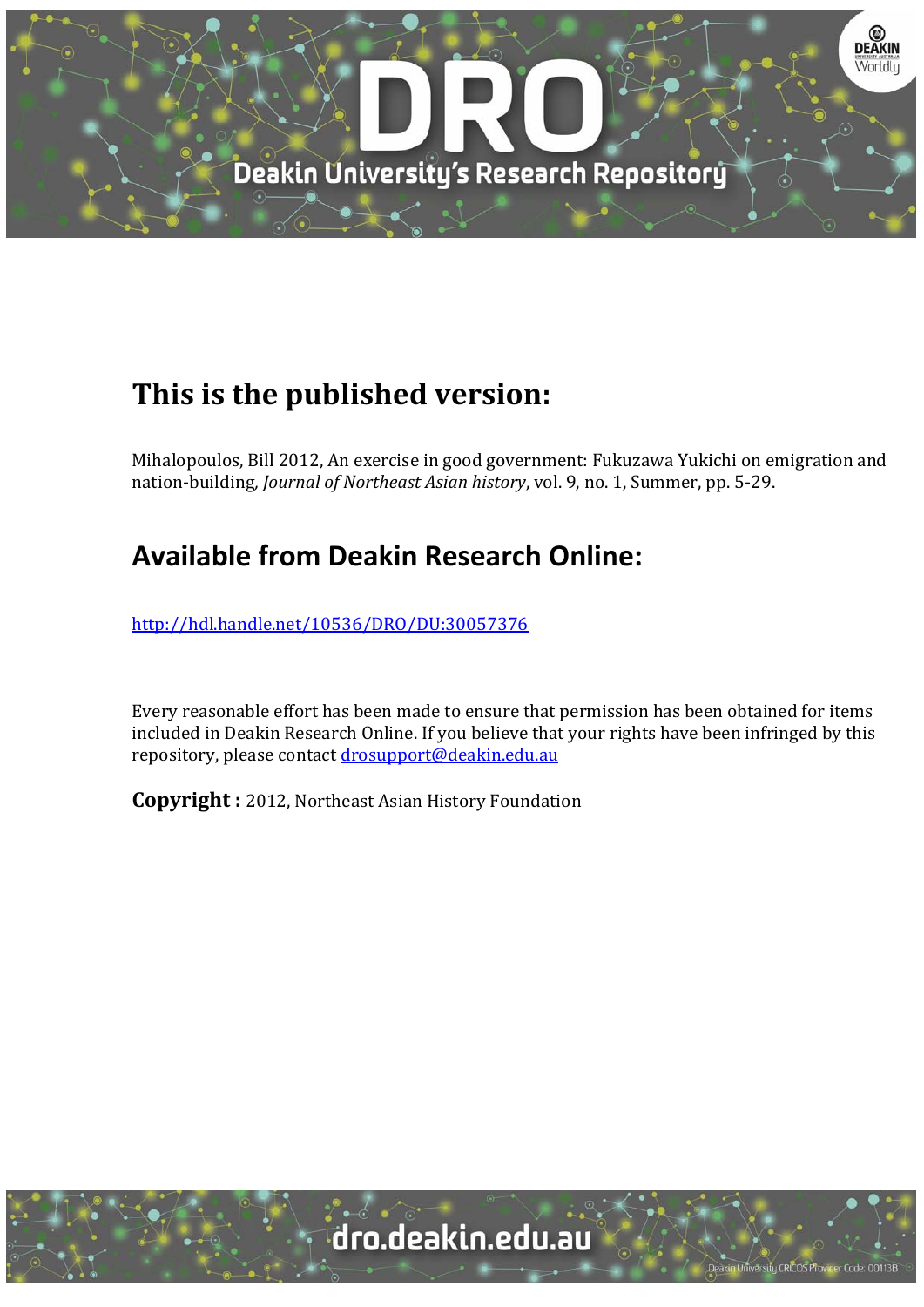## **An Exercise in Good Government: Fukuzawa Yukichi on Emigration and Nation-Building**

Bill Mihalopoulos Centre for Asian Studies, University of Adelaide

> *The Journal of Northeast Asian History* **Volume 9 Number 1 (Summer 2012), 5-29**

*Copyright © 2012 by the Northeast Asian History Foundation. All Rights Reserved. No portion of the contents may be reproduced in any form without written permission of the Northeast Asian History Foundation.*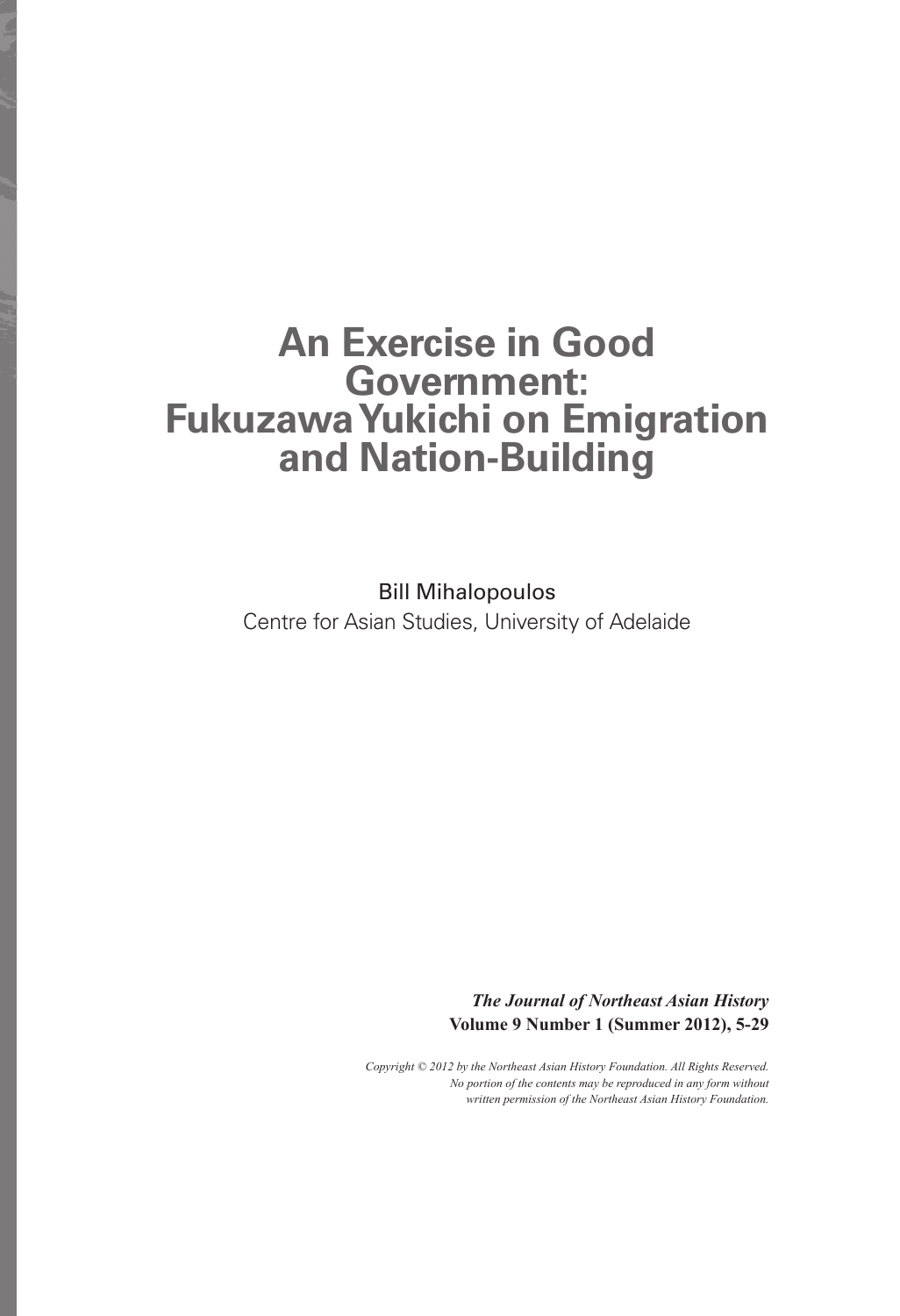### **An Exercise in Good Government: Fukuzawa Yukichi on Emigration and Nation-Building**

This research focuses on a series of articles penned by Fukuzawa Yukichi from 1884 to 1896 on why the Japanese must emigrate and settle abroad. Most striking is Fukuzawa's opposition to any legislation preventing the movement of Japanese subjects abroad, including rural women who migrated with the purpose of engaging in prostitution abroad. According to Fukuzawa, the challenge facing government policy makers was not up to what point do you say no to poor rural women migrating abroad, but the opposite, at what point should you say yes.

Keywords: Fukuzawa Yukichi, Enomoto Takeaki, colonization, emigration, Japanese overseas prostitution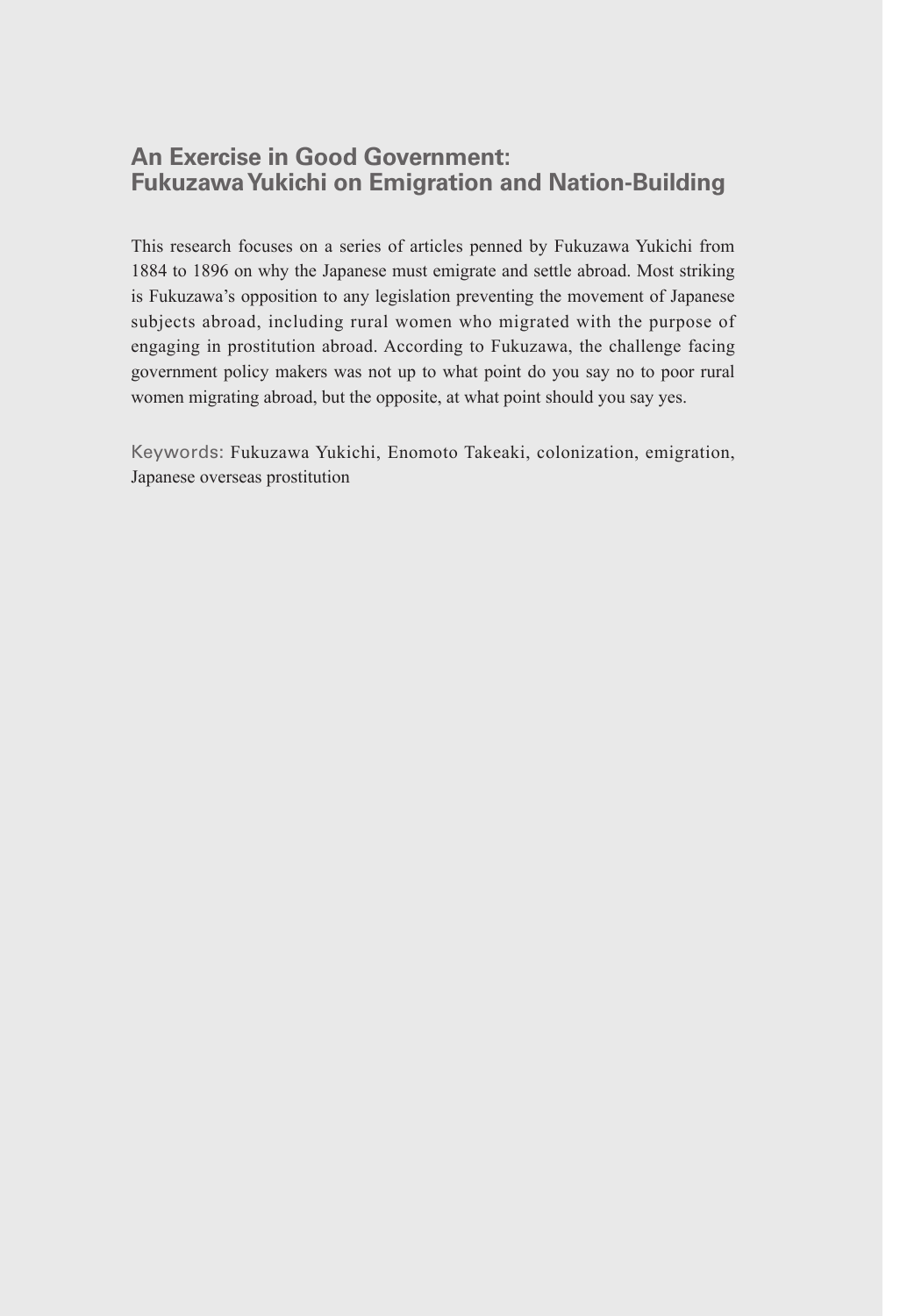### **An Exercise in Good Government: Fukuzawa Yukichi on Emigration and Nation-Building**

Bill Mihalopoulos

Centre for Asian Studies, University of Adelaide

The year 1885 was a watershed in Japanese emigration policy. In that year, the Japanese government began sending cheap Japanese labor abroad as one response to Minister of Finance Matsukata Masayoshi's (1835–1924) policy to tackle inflation and mounting government deficits. Matsukata's policy of stabilizing the economy by issuing less paper money led to rural distress as silk, rice, and cotton prices fell sharply. Tenancy rates rose from 29 percent in 1872 to 40 percent in 1887 (Fukutake, 1967, p. 10). An estimated 367,000 landholding farmers lost their property during this period, unable to pay land tax (Ike, 1947, p. 175). The rural recession also seriously impeded the Meiji government's ability to raise finances, as land tax was the biggest source of government revenue (Rosovsky, 1961, p. 85). From its inception, government mediated Japanese emigration was agro-centrist in nature. Overseas labor migration was seen as a means by which to secure the well-being of landholding peasants. Emigrant remittances coupled with skills brought back by returning émigré were linked with regional economic growth and productivity and government objectives to increase economic competiveness both domestically and globally (Fujita 1931, pp. 1-2).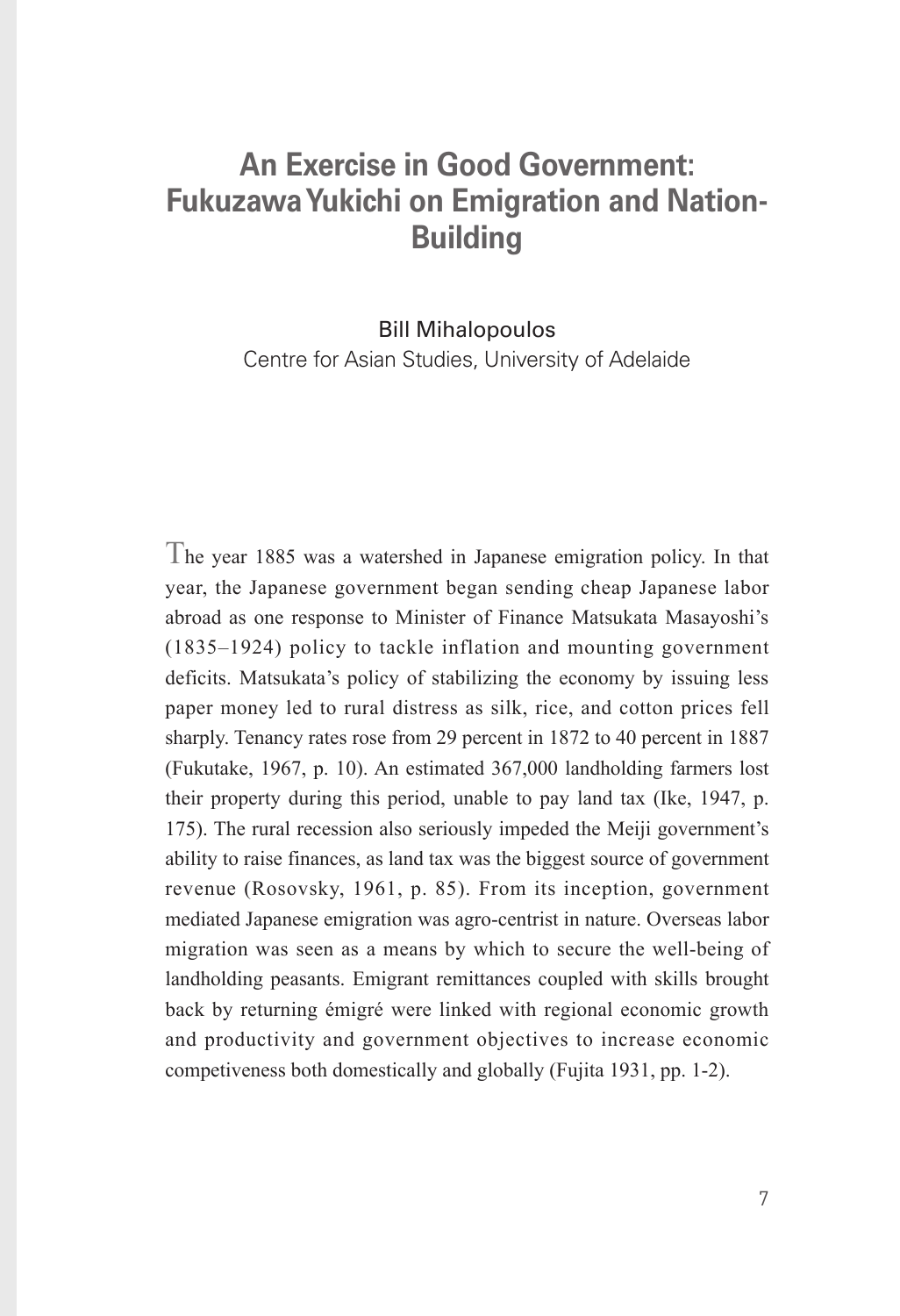By 1890 however, Japanese consuls and legislators were identifying a causal relationship between the out-migration of poor rural Japanese men and women and anti-Asian legislation aimed at curtailing the movement of Japanese laborers. Successive consuls in the ports and cities along the major trade routes in Asia and the North American west coast were dismayed to report that Japanese male vagabonds and women working as prostitutes were the major Japanese presence in their jurisdiction. By 1890, every consul east of Bombay had reported Japanese women working as prostitutes in their territorial jurisdiction.**<sup>1</sup>** Japanese consuls were not the only ones anxious about the increasing numbers of Japanese women engaged in "unsightly behavior abroad." Between 1888 and 1890, the Ministry of Foreign Affairs received over fifteen petitions via consuls from Japanese associations in Australia, Canada, Hong Kong, Singapore, and the United States calling for action against the large numbers of Japanese women undermining Japanese trade, commerce, and labor migration.**2** Japanese merchants in Singapore and Hong Kong frequently complained that this undesirable class of Japanese emigrants were a slur to the good name of Japan; most of the women alighting in the two ports were "barefoot" and "dishevelled," and had nothing in their name "except the tattered clothes on their back," and were "led from the harbor to a nearby Japanese inn," shadowed "by large numbers of Chinese ridiculing them."**<sup>3</sup>**

The rise of anti-Japanese sentiment particularly on the North American west-coast and in the Australian colonies split government and public opinion over the benefits of Japanese labor emigration. The Japanese Ministry of Foreign Affairs advocated overseas labor migration as a necessary condition for the development of human intellect and

**<sup>1</sup>** ¡Aoki Shūzō to Yamagata Aritomo, Dispatch No. 434, July 15, 1890. *HFTKHZ*, Vol.1.

**<sup>2</sup>** ¡Ministry of Foreign Affairs internal memo, "Bai-in fujo no kaigai tokō ni kansuru hōritsu no seitei wo yōsuru riyū," February 20, 1891. *HFTKHZ*, Vol. 1.

**<sup>3</sup>** ¡Saitō Miki to Aoki Shūzō, February 20, 1891. *HFTKHZ*, Vol. 1.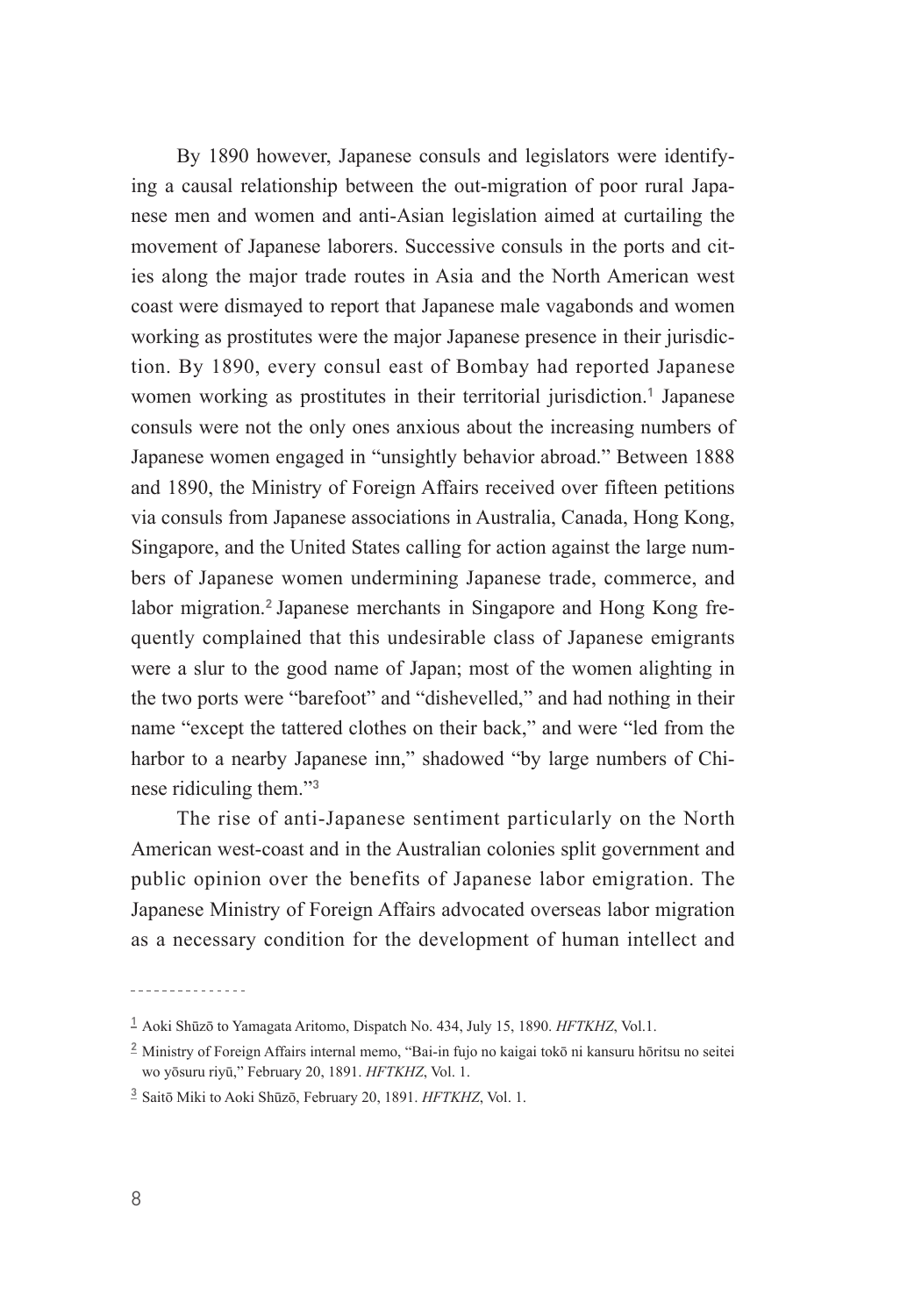civilization, and that the freedom of Japanese subjects to travel abroad was a critical yardstick of Japanese equality with Western powers. Other legislators, however, favored a policy of prudence and called for strict laws to prevent the Japanese poor, especially women, from going abroad and "making do" as itinerates and prostitutes.**<sup>4</sup>** Public opinion over Japanese emigration policy also divided into two camps. One camp advocated the need for government to secure the "free" movement of Japanese laborers to places of work abroad in the face of possible race restrictions placed on colored laborers in North America and colonial Australia. The other camp favored draconian laws to prevent Japanese subjects pursuing unacceptable occupations and vagrancy abroad.

Against this backdrop of conflicting opinion over emigration policy, Fukuzawa Yukichi (1835–1901) penned a series of articles from 1884 to 1896 on why the Japanese must emigrate and settle abroad. The articles aimed to disturb the terrain of the debates. Focusing on a novel distinction between the historical and the current, Fukuzawa wrote on Japanese emigration to reveal how elements of the past were preventing the Japanese people from meeting the dictates of material and mental progress. He identified emigration as a means of overcoming the existing customs and mindset of the Japanese people shaped by a feudal system that prized obedience and deference to authority at the expense of individual enterprise and autonomy. The lack of individual boldness left Japan unable to compete in a world order based on competition and rivalry.

Fukuzawa was keenly aware that Western governments made competition into a virtue; for profit in commerce and for victory in warfare. Survival in such an international setting meant success in both trade and war (Fukuzawa, 1980b, p. 227). Fukuzawa also recognized that the global market was based on inequality rather than equality of

**4** ¡Aoki Shūzō to Yamagata Aritomo, Dispatch No. 57, January 31, 1891. *HFTKHZ*, Vol. 1.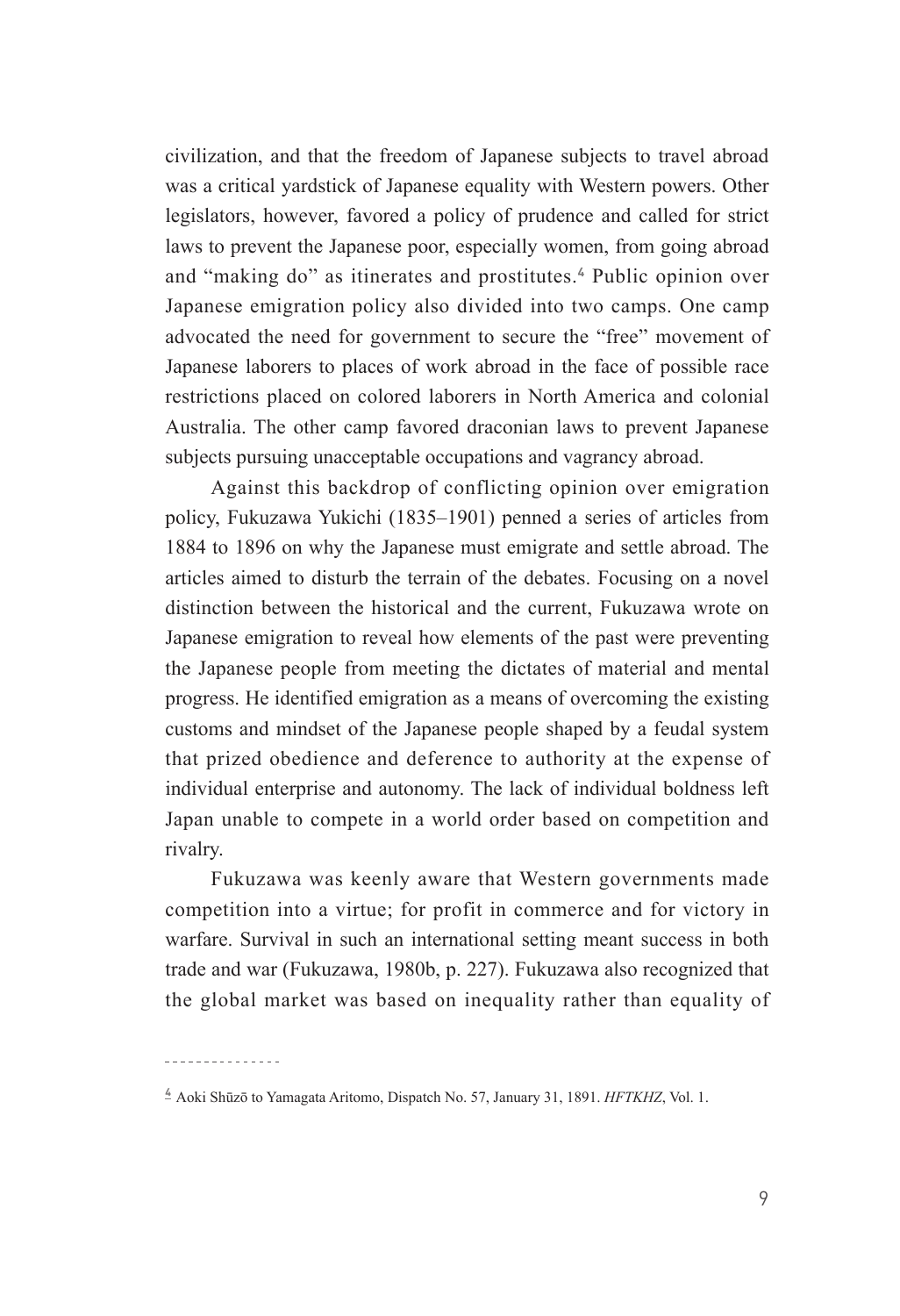exchange. Trade always favored industrialized countries at the expense of less developed countries such as Japan. In his *Outline of a Theory of Civilization* (*Bunmeiron no gaiyaku*, 1875), Fukuzawa pointed to manufacturing nations such as Holland, which produced scarcely any agricultural products but were rich because they "make use of their unlimited manpower," through trade and colonial enterprises that held monopolies in agricultural commodities via the creation of large-scale plantations abroad. On the other hand, peoples that lacked ambition and the mental wherewithal to develop industry became the muscle and sinew of foreign traders (Fukuzawa, 1980b, pp. 231-232). Fukuzawa pinpointed Japan's diplomatic and military vulnerability to the monopolistic advantages Western commerce enjoyed in global markets (Fukuzawa, 1976a, pp. 319-24).

Fukuzawa's articles dealing with emigration also surprise. They reveal that Fukuzawa's social vision was hierarchical, and not egalitarian. He did not see autonomy as a universal quality, but as a gradated faculty determined by status and social function. Men of the former samurai class required autonomy to go abroad to cultivate their talents in trade and finance, and to serve their country by competing in global markets. The freedom Fukuzawa advocated to the laboring poor however was based on their utility, not on the cultivation of their talents. He further differentiated the utility of the poor according to gender. Men were to furnish the labor for Japanese enterprises and settlements abroad. Women too should be free to travel abroad, even if there was a danger they would turn to prostitution for their livelihood, for they provided "comfort" to the male émigré who did not have the wherewithal to take a wife abroad.

### **Emigration and Nation-Building**

The year 1881 marked a change in economic development policy by the Meiji oligarchy. Inflation and increasing dependency on foreign loans provoked policy change. In 1880 the government was divided by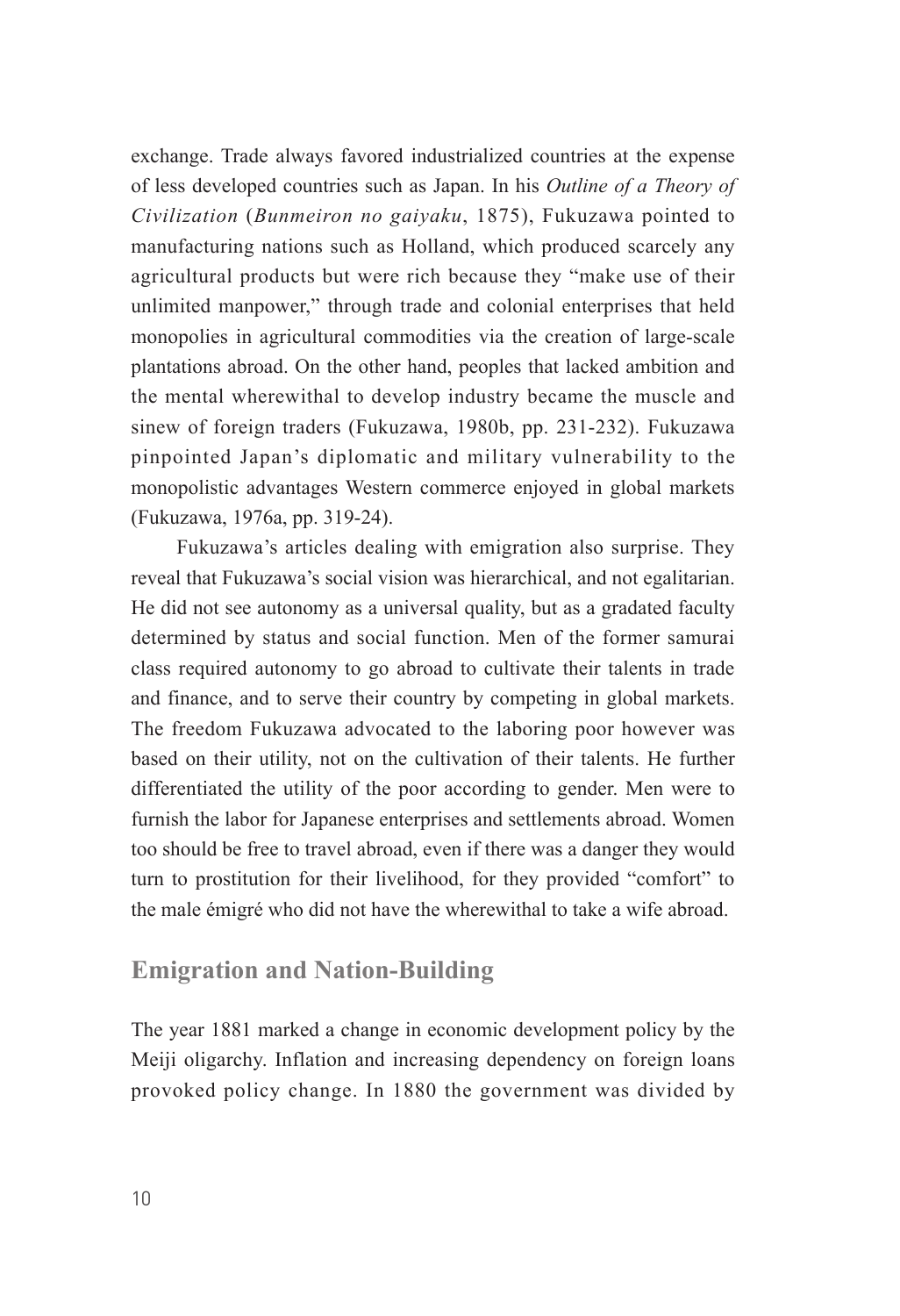Minister of Finance Ōkuma Shigenobu's call for large-scale foreign borrowing to continue financing loans to Japanese enterprises important to trade and national security. Ōkuma was ousted by the Minister of the Right Iwakura Tomomi, and replaced by Matsukata Masayoshi. Matsukata quickly introduced a policy of fiscal restraint. He drastically reduced government loans for industry promotion, effectively curbing inflation and stabilizing currency. The new economic policy also led to severe deflation, which resulted in an economic depression that lasted until 1885. During this cycle of depression, unemployment was prominent and many banks and companies became insolvent.

During the recession, Fukuzawa encouraged young men of talent to show "independent spirit" and seek work abroad. It is important to note that Fukuzawa's intended audience was second, third, and fourth sons of landowners and former samurai families who could not inherent property and status and had to forge their own path to success and prestige.**<sup>5</sup>** This was not the first time Fukuzawa had targeted the strata of young men whose path to status and esteem were blocked by the custom of primogeniture. In section five of *AN Encouragement of Learning*  (*Gakumon no susume*, 1872-1876), a transcript of a speech delivered at Keiō Gijiku in January 1874, Fukuzawa informed his male student audience that the great inventors of the industrial revolution—Watt and Stevenson—belonged "neither to the government administrators nor the laboring masses." They came from the middle position of society, which "leads the world by power of intellect" (Fukuzawa, 1969, p. 32; Fukuzawa, 1980b, p. 89). Fukuzawa then proceeded to illuminate how the freedom to pursue one's calling and competition between private individuals would lead to the material well-being of all Japanese and the creation of a strong, dynamic nation-state (Fukuzawa, 1969, p. 32;

<sup>&</sup>lt;sup>5</sup> The general custom for landowning and samurai families was that the eldest son inherited property and status.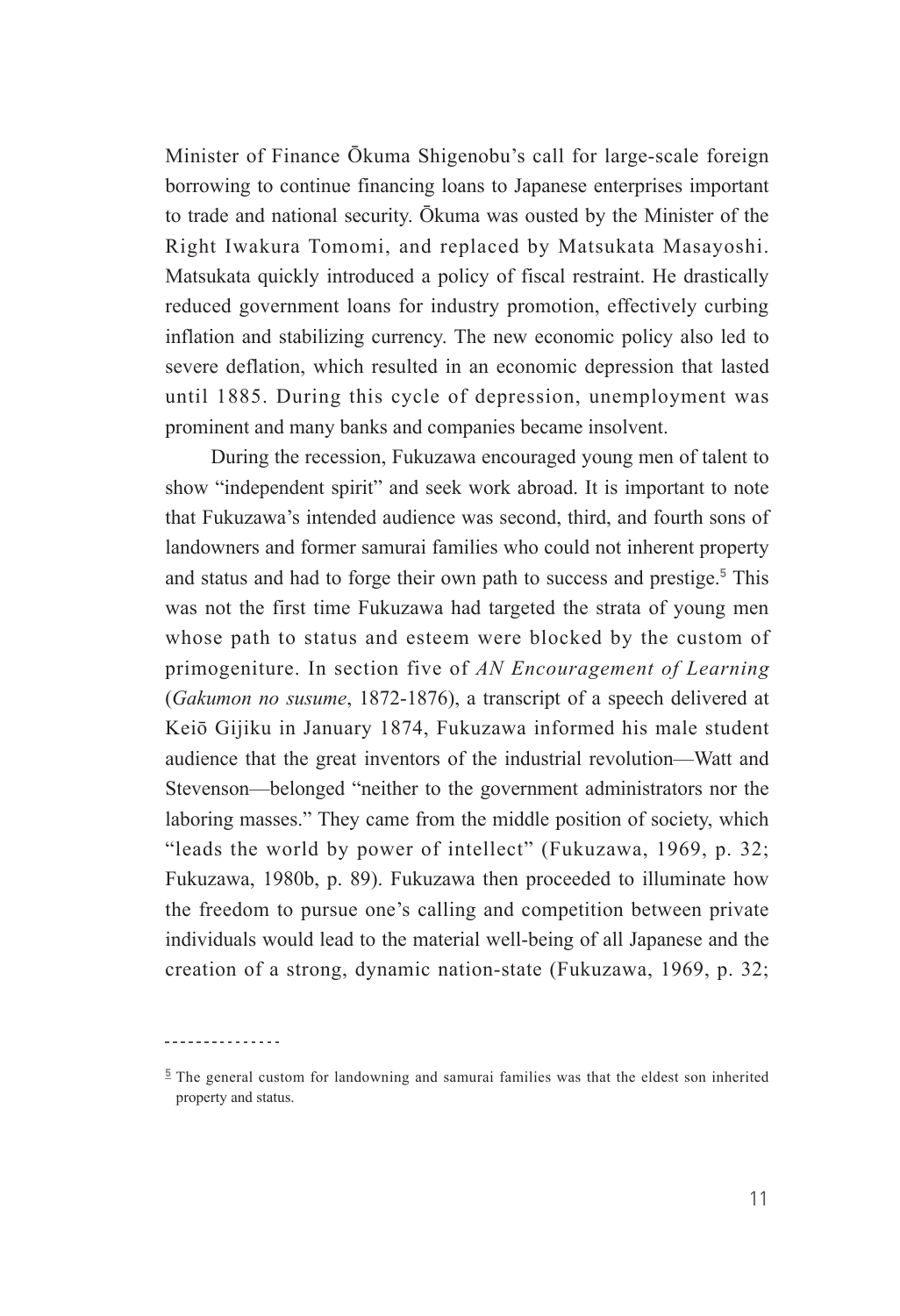Fukuzawa, 1980b, pp. 89-90)

Through public speeches and newspaper editorials Fukuzawa advocated emigration as a solution to underemployment among ambitious young men. In his writings and speeches, Fukuzawa admonished the "weak-spirited nature" of the Japanese who "crowd in the land of their forefathers and complain bitterly" about the lack of work. He urged underemployed young men to be bold and to serve their country by securing a life for themselves abroad. Fukuzawa identified the United States as the most suitable country for emigration, as the success of Chinese emigrants returning home with "large amounts of saved gold" testified. He especially encouraged men of talent—young educated men of ambition from the upper strata of society—to emigrate, as wealth and status waited for them abroad as entrepreneurs once they became established in their new surroundings (Oxford, 1973, pp. 216-218).

Fukuzawa's vision of Japanese entrepreneurial migration was that "middle class" Japanese emigrants would form mercantile networks in the major United States trading ports and provide a link for Japanese commerce. Fukuzawa saw "middle class" emigration as the means for Japan to emulate Great Britain and become a major mercantile power. In an article entitled "Venture to Leave Your Homeland," Fukuzawa waxed:

The wealth garnered by individual English traders abroad has become part of England's national assets. The land the English claimed has turned into regional centers of trade, if not formal colonies. This is how Great Britain became what it is today. In a similar fashion, … [Japanese emigrants] engaging in various enterprises abroad is an indirect show of patriotism (Fukuzawa 1960, 9:525-526; Azuma 2005, p. 21).

However, it is significant to note that in the mid-to-late 1880s Fukuzawa limited emigration to educated males from the "middle position of society." He did not advocate for the laboring class to emigrate as they lacked the talent and intellect to adapt to a life abroad. This should not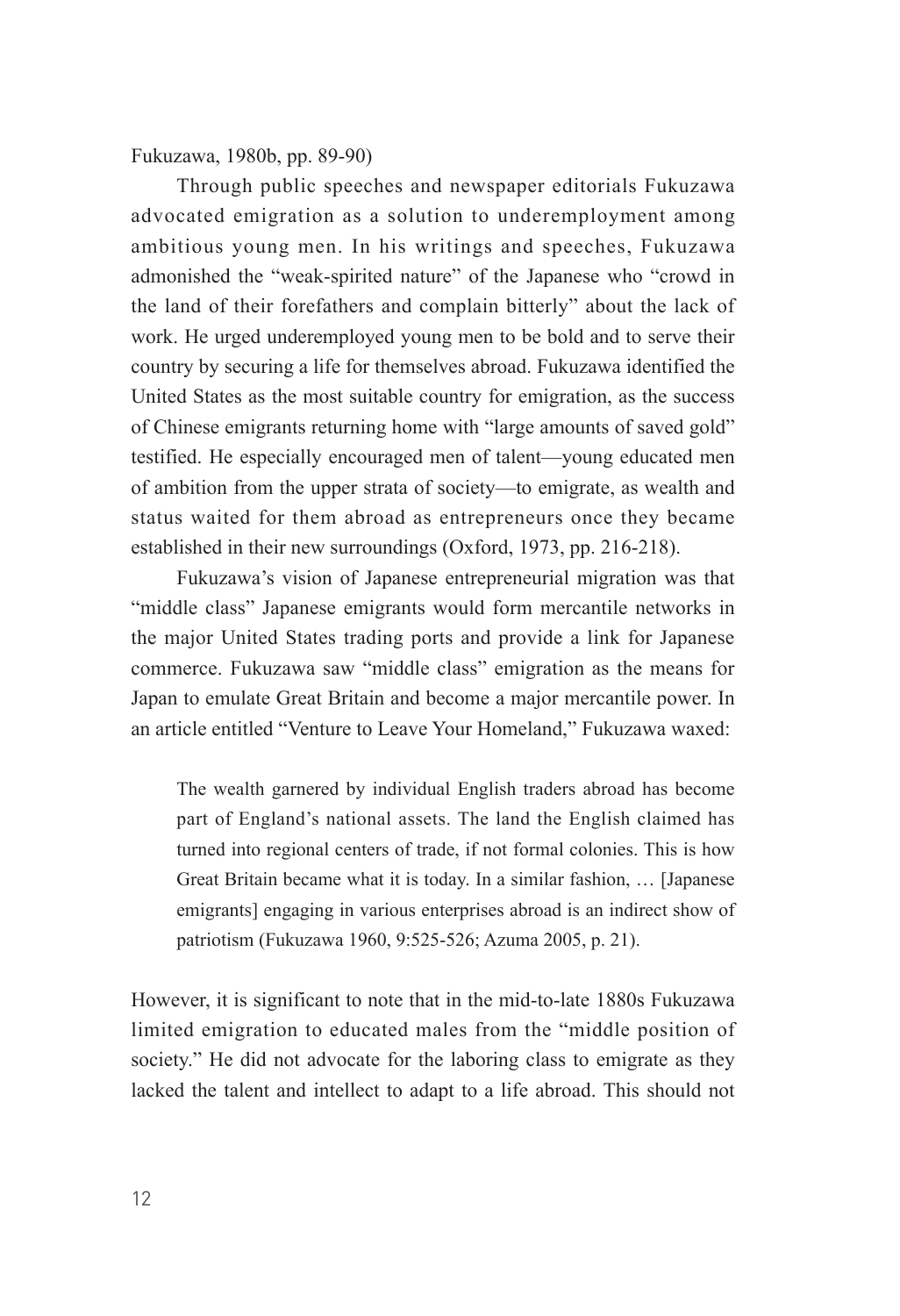surprise us however. As Earl Kinmonth has brilliantly noted, in *An Encouragement of Learning* Fukuzawa drew on the correlation between education and talent to align the division of labor to social utility and political order:

The man who performs difficult work is called a man of important rank; the man who performs easy work is said to be a man of insignificant rank. All work that requires use of the heart and demands concern is difficult work. Work done with the power of the hands and feet is easy work. Therefore doctors, scholars, government officials, merchants who buy and sell on a large scale, and farmers who use many servants—men such as these are important in rank and are honored." (Kinmonth, p. 685; Fukuzawa, 1980a, p. 57)

In *Jiji shogen* (Commentary on Current Problems), an essay written in 1881, Fukuzawa further elaborated on this theme by stating that the natural endowments of men come from the bloodline of parents and ancestors, the product of hundreds of years of education handed down in the family (Yasukawa, 1989, pp. 29-30). Significantly, Fukuzawa blamed the poor for their impoverishment because they were ignorant of the "principle of things." There were "no men more pitiable and despicable than the ignorant and illiterate. And the height of ignorance is to be shameless." That is to say, the poor were unaware of the distinction between social and anti-social behavior and thus required the benevolent hand of the educated elite to guide them to industry and decorum. Ignorance was also the source of resentment and political danger. "When people through their own ignorance have fallen into poverty and are hard pressed by hunger and cold, they recklessly hate the rich around them instead of blaming their own stupidity" (Fukuzawa, 1969, p. 5; Fukuzawa, 1980a, pp. 59-60). Clearly, Fukuzawa had no love for the poor, whom he considered to be the flotsam and jetsam of society.

Fukuzawa envisaged separate strands of socialization by which to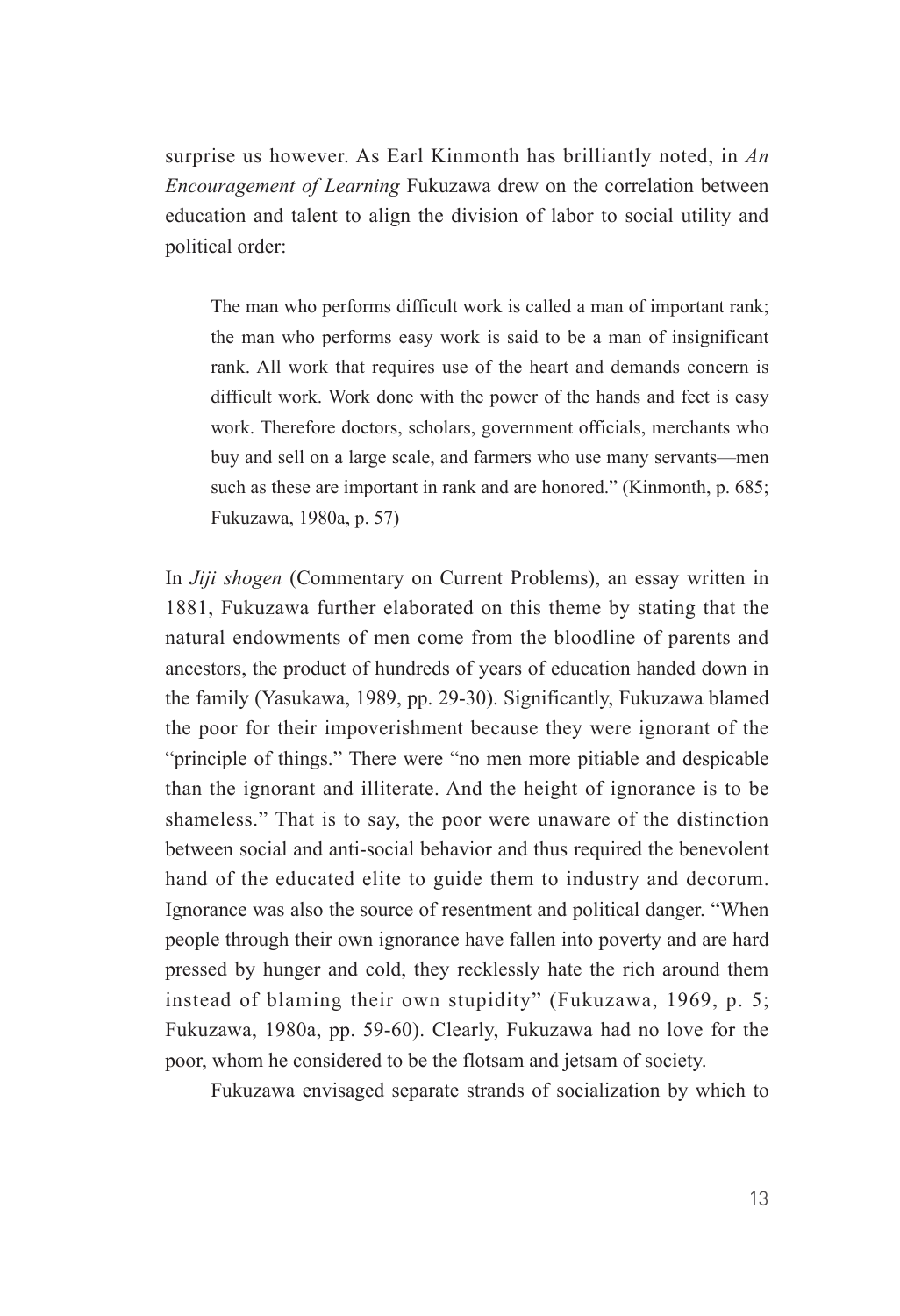embed individuals of different rank and status into the fabric of society. Men of talent – the educated, who had the ability to organize, manage, and invent – were to be encouraged to develop and optimize their abilities for the good of the nation. The poor, who lacked "wisdom," were to be socialized to the virtue of obedience and the duty to carry out the plans of those endowed with mental ability. Issues of social equality and justice did not concern Fukuzawa.

By 1890, however, the economic and social utility of large-scale overseas emigration became a topic of much public debate in government and opposition circles as it became inserted into wider issues of economic development and national security. The newly established constitution gave the House of Representatives, controlled by political parties that emerged out of the Freedom and Popular Rights Movement, power to attack the Meiji administration and obstruct policy goals. The main discontent for the political parties was taxation. As a strategy to overcome calls by the political parties to reduce budget expenditure, the first Matsukata cabinet submitted a budget leaning heavily toward military expansion. The government heavily funded the construction of a blue-water navy with a battle fleet in the interest of national security and protecting Japanese maritime trade routes (Banno, 1992, pp. 39-51).

Labor emigration to Hawaii ensured the fledgling Japanese shipping companies remained in the black. For example, the *Nippon yūen kaisha* (Japan Mail Shipping Line) managed to establish a profitable trans-Pacific route aided by heavy subsidies and a governmentsanctioned monopoly in transporting labor emigrants to Hawaii (Wray, 1984, pp. 263-4). Due to the relative success of Japanese labor migration to Hawaii, Japanese entrepreneurs, who advocated commodity export trade as the best policy for Japan to achieve commercial competitiveness in the global market, started to form societies to encourage emigration as a means to increase the volume of trade on Japanese sea lanes. Associations such as the *Tōkyō keizaigaku kyōkai* (Tokyo Economic Society, formed 1887), *Tōhō kyōkai* (East Asian Society, formed 1890),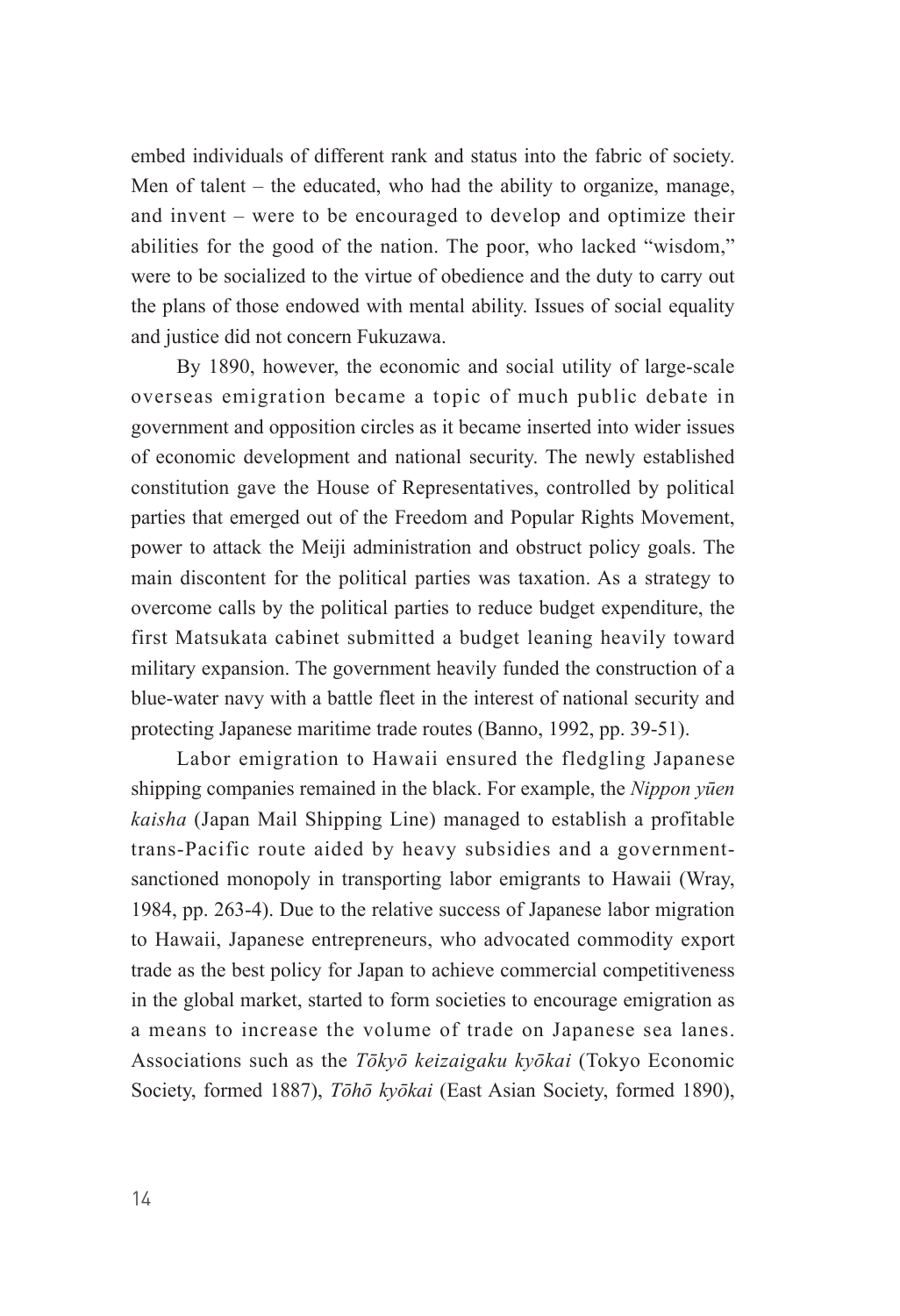*Kaigai ijū dōshikai* (Friends of Overseas Emigration, formed 1892), and *Shokumin kyōkai* (Colonization Society, established 1893) were created with the purpose of raising public support and capital for ventures for overseas emigration and settlements (Tsunoyama, 1986, pp. 57-67; Irie 1942, 1: p. 104).

The gauntlet for fusing Japanese emigration with nation-building was picked up by Enomoto Takeaki (1836-1908), who became Minister of Foreign Affairs in May 1891. From the start of his term as Minister of Foreign Affairs, Enomoto followed a two-pronged foreign policy: to promote economic development via overseas Japanese agricultural settlements and to stop Japanese rural women from going abroad. On August 5, 1891, Enomoto established an Emigration Department (*Iminka*) within the Ministry of Foreign Affairs.**<sup>6</sup>** The Emigration Department had two functions. One was to promote long-term Japanese settlements overseas, rather than the dispatch of contracted migrant laborers who returned to Japan upon the expiration of their labor contracts. The other task was to draw up administrative controls to stop "the increasing number of Japanese women going abroad to work as prostitutes, whose presence undermines the credibility of the Japanese, and who evoke the slander of foreigners."**<sup>7</sup>**

Enomoto firmly believed that Japanese agricultural settlements abroad would solve Japan's most pressing external and internal problems. Externally, Japanese agricultural colonies would "improve the quality of Japanese residing abroad," and internally, "better the livelihood of those residing in Japan."**<sup>8</sup>** Enomoto acknowledged that government–sponsored labor migration to Hawaii (*teiyaku imin*, or sojourner migrant laborer) has been a "favorable opening" for Japan.

---------------

**<sup>6</sup>** ¡"Viscount Enomoto and Colonization," *The Japan Weekly Mail*, August 15, 1890.

**<sup>7</sup>** ¡"Gaimushō no kaikakuan," *Jiji shinpō*, July 10, 1891.

**<sup>8</sup>** ¡"Iminka sechi iken," *Yūbin hōchi*, August 5, 1891; "Iminka sechi noriyū," *Jiji shinpō*, August 6, 1891.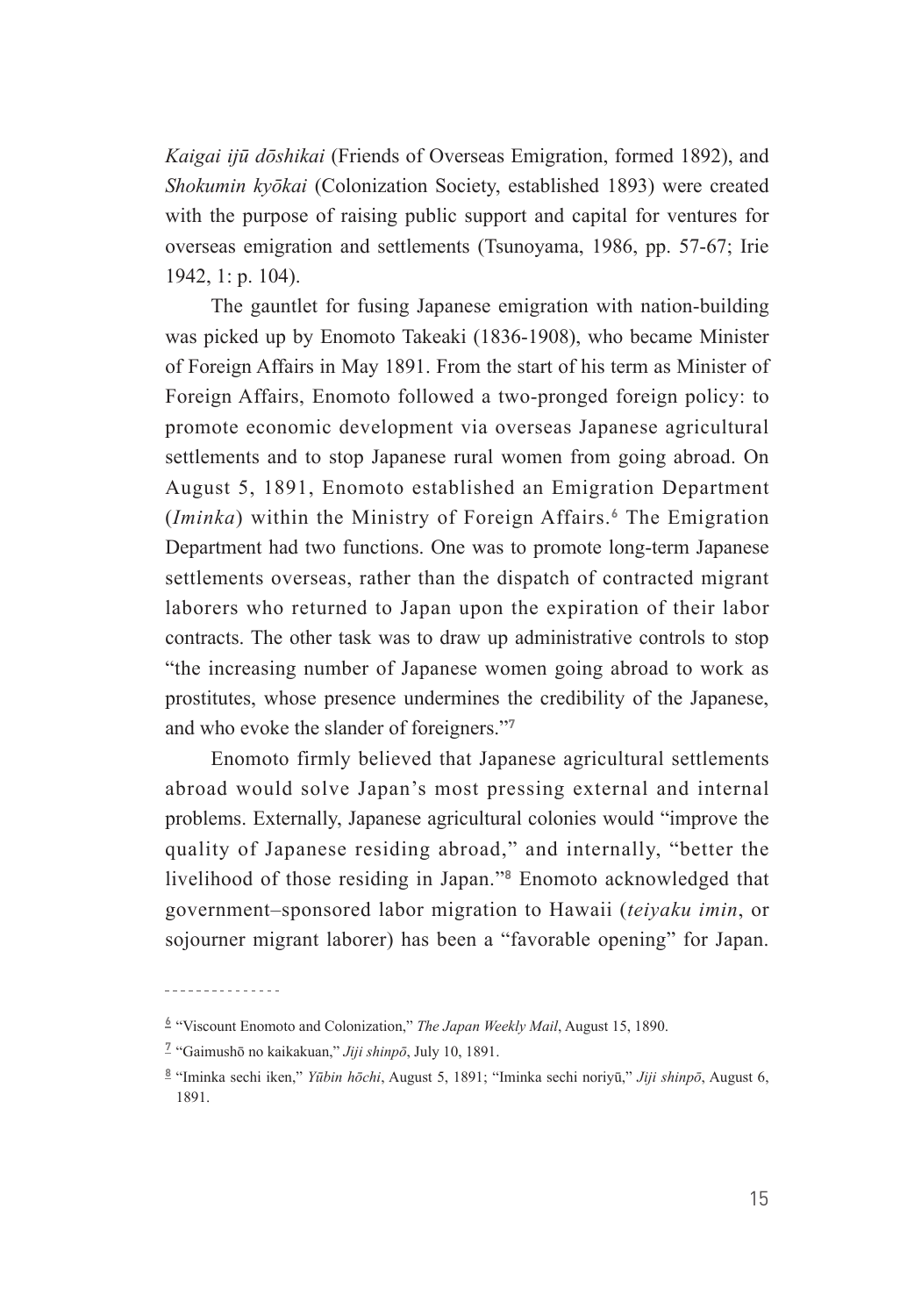Since the opening of labor emigration to Hawaii, Japanese laborers had remitted around \$1,300,000 to Japan, with an average of around \$100,000 of the remitted monies finding its way to Yamaguchi, Hiroshima, and Kumamoto (the prefectures of origin for large numbers of labor emigrants). The volume of "sojourn emigration" to Hawaii was limited by the labor agreements between Hawaii and Japan, however.

Because of labor agreement restrictions, many laborers ended up "traveling to British Columbia, California and Washington" seeking work. Unfortunately however, "most of these emigrants" failed "to find steady work." Enomoto identified these "sojourn emigrants" – "uncertain in plans and without purpose" and who fell "into bad habits, becoming gamblers" or drifting menial workers wandering from job to job "in groups of threes-and-fives" – along with "Japanese women in unsightly occupations abroad" (*zaigai shūgyōfu*) as objects of "contempt among foreigners." Enomoto believed that the presence of Japanese vagrants and prostitutes along the North American west-coast led the United States government to issue "regulations to restrict the passage of Japanese emigrants," to appease "the call by the lower strata of the white race" (*katō hakujinshu*) for the expulsion for unskilled Asian workers.**<sup>9</sup>** Enomoto also lamented the fact that the Japanese now shared the same status and circumstances as the Chinese in the United States, which had potentially dangerous internal implications for the Japanese nation. Enomoto projected how increases in Japanese population would make domestic "employment scarce" in the not so distant future and the laboring poor would lack access to work abroad as the doors of countries would be shut to them.

For Enomoto, the solution to these unfolding circumstances was the promotion of overseas colonies (*shokumin*) or "settler emigration" (*teijū imin*). Enomoto took great pains to explain that "settler emigration" did

<sup>&</sup>lt;sup>9</sup> Enomoto is referring to the United States Immigration Act (1891).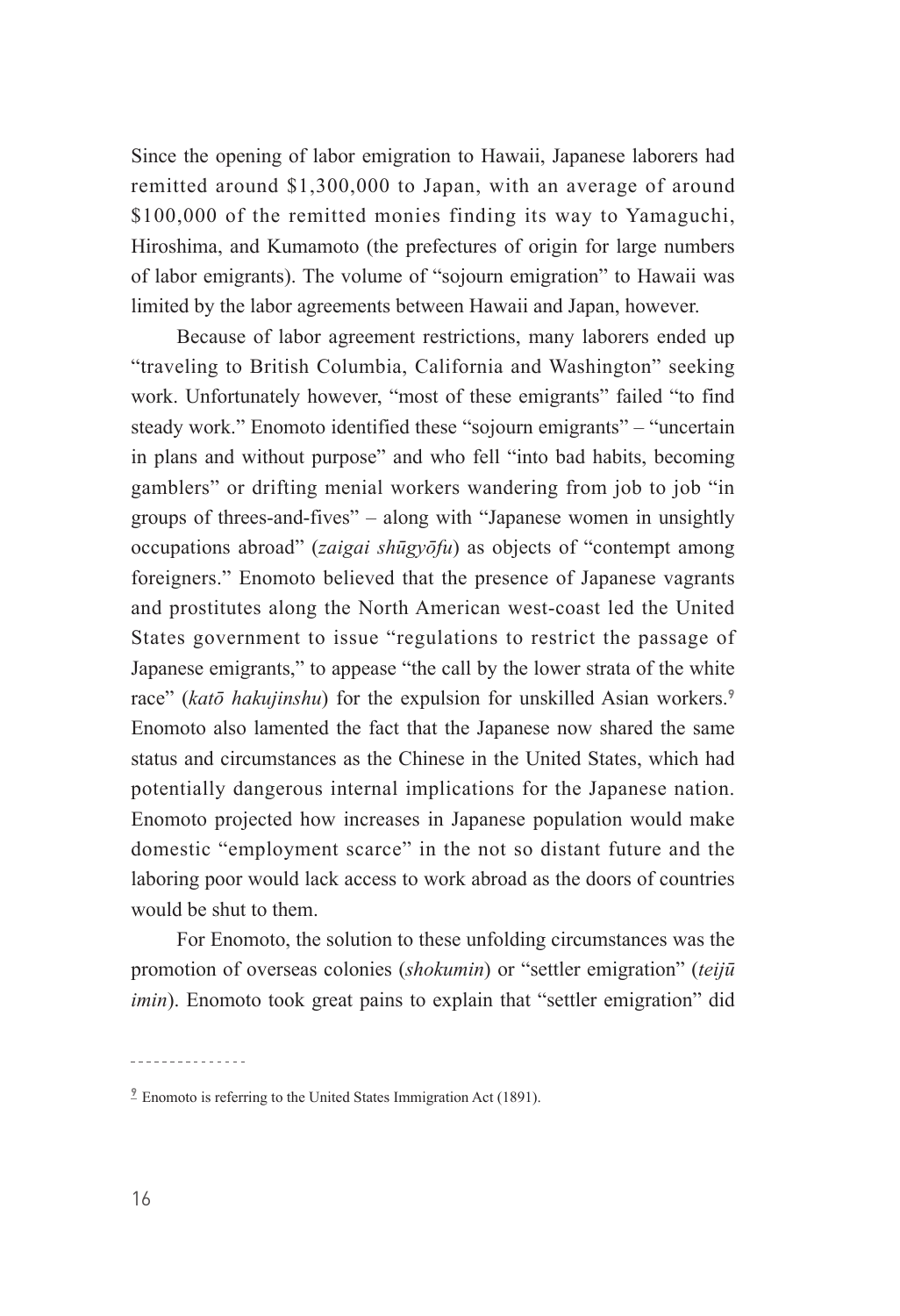not denote appropriating another country and subordinating its territory as a branch of the aggressor country, but meant establishing Japanese settlements in "underdeveloped regions with the objective of opening up the land and increasing its productivity." Enomoto believed that unlike the short-term migration of menial laborers, where the work was limited to simple, unskilled tasks, settler emigrants would "lease or purchase overseas land and invest Japanese capital and labor to cultivate it." He had no doubt that the settlements would give emigrant settlers from the lower strata of Japanese society focus and "fixed objectives." Moreover, if the settlements made work available for women, with the "right encouragement and guidance," the number of unsightly (Japanese) women would be, if not eradicated, drastically reduced. Land ownership by Japanese abroad would also alleviate anti-Japanese sentiments. Enomoto stressed that the primary reason for the exclusion of Chinese from the United States was brcause "they did not become landowners," and not the widely attributed reason of "differences in manners, religion and politics."**<sup>10</sup>**

Enomoto's policy linked overseas agricultural investment and peasant well-being with national security and Japan's ability to compete in the world market. Politically, large-scale agricultural settlements gave Japanese emigrants a greater independence and respect. Property ownership also defused the antagonism between the Japanese émigré and the Caucasian laboring classes who saw Asian labor as undermining their ability to earn a satisfactory living. Large-scale Japanese agricultural settlements abroad offered the rural poor, both men and women, the means to make a befitting livelihood while, at the same time, bestowing upon them a real purpose in life.

A primary task of the Emigration Department was to mediate with private investors to raise funds for overseas Japanese agricultural

**<sup>10</sup>**¡"Iminka sechi iken."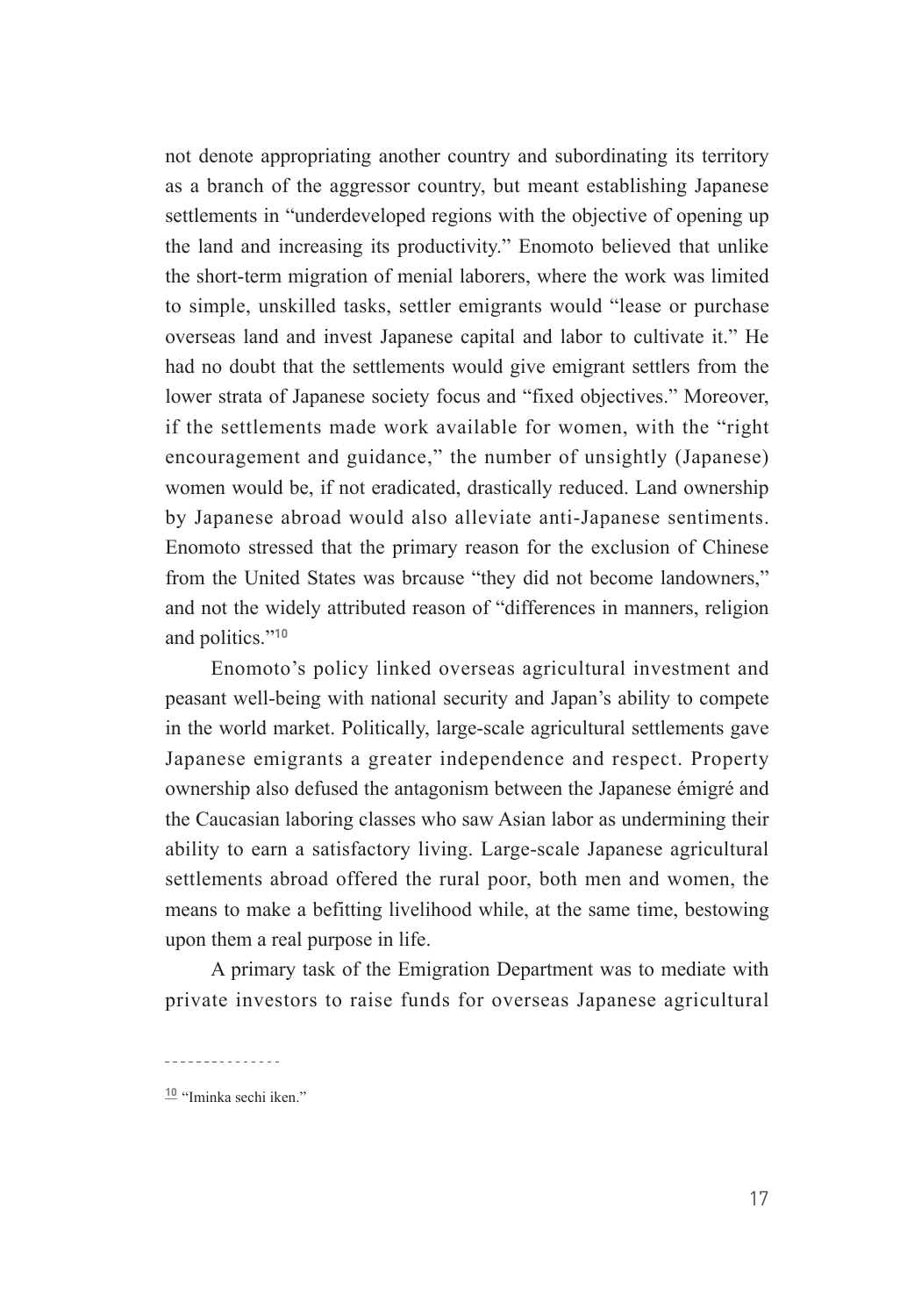settlements. Here, Enomoto and the Emigration Department faced a lack of public consensus over the national usefulness of overseas agricultural settlements. These sentiments found expression in the newspaper editorials ridiculing the Ministry of Foreign Affairs' plan for overseas settlements as lacking any economic and political practicality.**<sup>11</sup>** Editorial ill will was a political danger signal in mid-Meiji Japan. The press, more or less, acted as a mouthpiece for the different political parties made up by the propertied class, merchants, and small-scale industrialists targeted by the Ministry of Foreign Affairs to invest in overseas colonization schemes<sup>12</sup>

The *Jiji shimpō* (Current Events), the newspaper owned by Fukuzawa, ran a series of editorials supporting Enomoto's vision of Japanese emigration and overseas expansion via large-scale agricultural settlements in 1891. We can assume that the argument of the *Jiji shimpō* was endorsed by Fukuzawa himself by his prerogative of editorial authority. The editorials supported Enomoto's vision of the economic utility of Japanese emigration abroad as a means of nation-building. The editorials encouraged Japanese merchants, "who were likely to succeed in the struggle with competitors," and "whose conduct would reflect the honour of Japan," to try their talents abroad. Their success would bring profit and trade to Japan. The editorial advocated that the underemployed especially educated youth without fixed occupation—be given financial aid to emigrate overseas. This would have the advantage of saving the youth from joining the *sōshi* class (the politically dissatisfied), and like the laboring poor, give them the means to find meaningful work.**<sup>13</sup>**

<sup>11</sup> "Viscount Enomoto and Colonization"

 $12$ <sup> $12$ </sup> During the 1870s and 1880s the same landed social strata participated in the Freedom and People's Rights Movement, which called for the establishment of representative institutions, reduction in centralized tax, and treaty revision for Japanese industries and commerce to achieve economic and political equity with foreign merchants trading in Japan.

**<sup>13</sup>**¡"The '*Jiji Shimpo'* on Emigration," May 12, 1891, *Japan Weekly Mail*. Other articles by the *Jiji shimpō* in favor of overseas emigration covered by the *Japan Weekly Mail* during this period are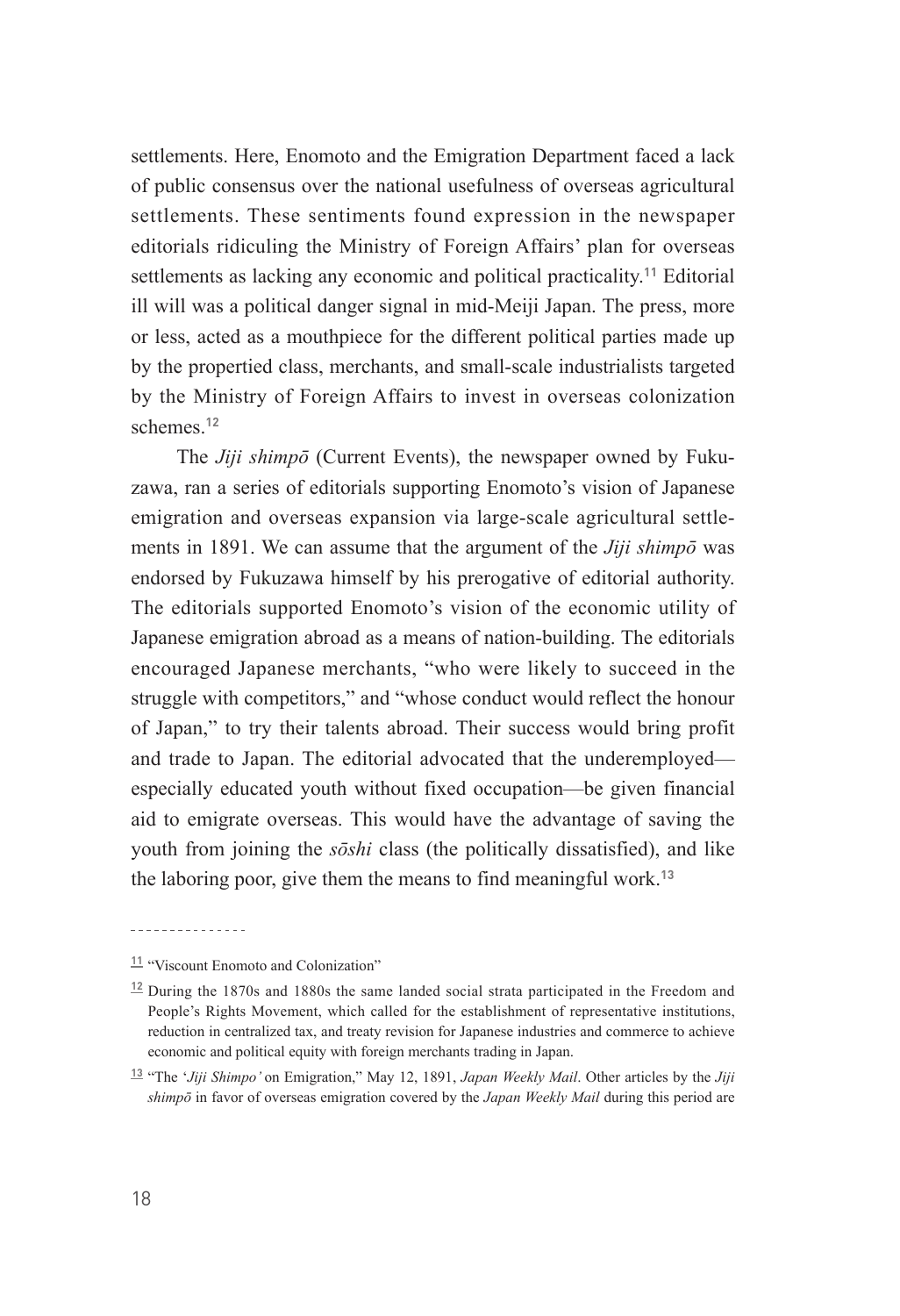The *Jiji shimpō* however distanced itself from the endeavors of Enomoto and the Ministry of Foreign Affairs to introduce legislation to prevent Japanese women from going abroad.**<sup>14</sup>** The *Jiji shimpō* position was that "good and evil" was "mixed in the world and the best thing" for the government was "to recognize" that this was a "fact" of human nature and not try to over-regulate. Because "restriction on foreign travel is…productive of more evil than results from the importation of bad characters into foreign lands."**<sup>15</sup>** The *Jiji shimpō* was warning policy makers in the Ministry of Foreign Affairs that that too much government thwarted the very ends of government. Namely, any state action leading to restrictions on the ability of Japanese subjects to travel overseas freely frustrated the objectives of turning Japan into a strong maritime trading power via trade, commerce, and overseas settlements.

### **An Exercise of Good Government: Emigration, Overseas Prostitution and Nation-Building**

The decisive changes which created favorable conditions for investing in mass Japanese emigration abroad came between the years 1894 and 1896. In 1894, Japan signed its first equal treaty: the Anglo-Japanese Treaty of Commerce and Navigation. Article 1 of the treaty granted the Japanese the unrestricted reciprocal right to travel, reside, and buy property on a most-favored-nation footing (Gaimushō, 1955, 1: pp. 143- 144; Bennett, 1993, pp. 68-69). The treaty was buoyed by pro-mercantile

<u>. . . . . . . . . . . . . . .</u>

found in the following editions; April 18, 1891; September 19, 1891; March 12, 1892; May 21, 1892.

<sup>&</sup>lt;sup>14</sup> In March 1891 the Ministry of Foreign Affairs attempted to pass the Law for the Protection of Japanese Women in Foreign Countries. The legislation was to prevent Japanese women from "conducting themselves shamelessly abroad." Aoki Shūzō to Yamagata Aritomo, Dispatch No. 23, December 1, 1890. *HFTKHZ*, Vol. 1. A translation of the bill before it was submitted to the House of Peers for discussion appeared in the *Japan Weekly Mail*, March 7, 1891.

**<sup>15</sup>**¡"Japanese Reputation Abroad," *Japan Weekly Mail*, October 3, 1891.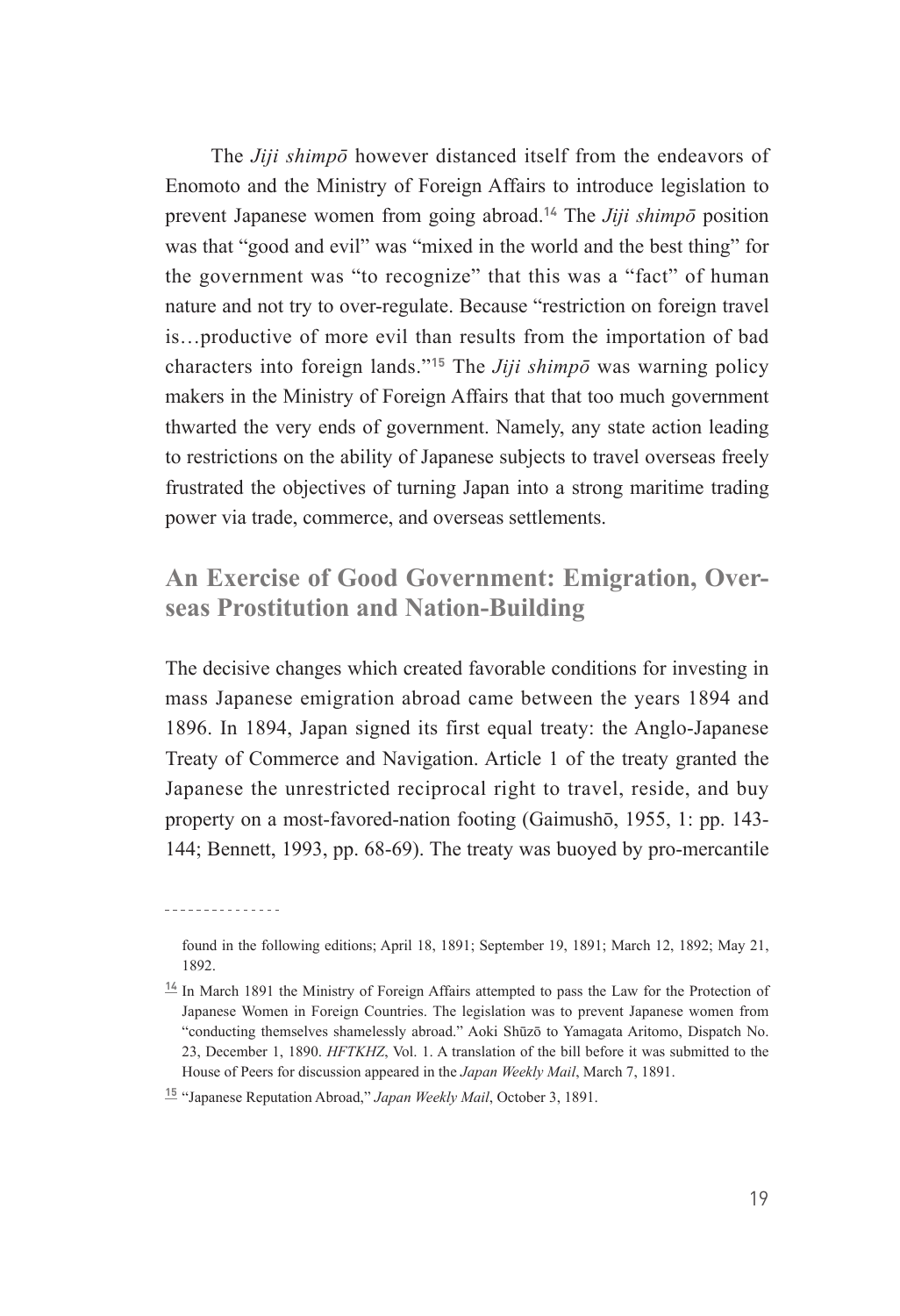legislation subsidizing merchant shipping and ship-building in 1896. Japanese companies also overcame their dependency on Western financing for industrialization. The Ministry of Finance channelled the savings of the laboring classes to the Yokohama Specie Bank, which converted the funds to competitive credit for Japanese commerce and industry (Allen, 1981, pp. 54-55).

The government connected labor emigration abroad to a cluster of policies designed to buttress maritime trade in 1894, when the government handed the recruitment and transport of Japanese labor emigrants to the private sector, namely the *imingaisha* (migration companies). The government promulgated the Emigration Protection Ordinance (*Imin hogo kisoku*) in 1894, which, with minor adjustments, was ratified as the Emigration Protection Law (*Imin hogohō*) in 1896 (Naikaku kampōkyoku, [1894] 1974, pp. 112-115; Naikaku kampōkyoku, [1896] 1974, pp. 116- 120). On the surface, the new legislation seemingly protected the rights, life, and property of Japanese emigrants traveling abroad. However, the underlying administrative objective was to establish cumbersome screening procedures at the prefecture level to sift the solid and honest emigrant from the undesirable vagabond and prostitute (Sawada, 1991, pp. 345- 347; Moriyama, 1985, pp. 33-42).

In January 1896, Fukuzawa penned a series of articles on the eve of the passing of the Emigrant Protection Law. These articles, published over the month of January, presented a sustained argument as to why Japanese migration abroad were necessary for the future of Japan, and the necessity of keeping administrative measures to a minimum in order to materialize national objectives. What made Fukuzawa's articles about Japanese emigration unique was that he did not take view that Japanese overseas prostitution must be prohibited. Instead, he preferred to stand back and try to understand the movement of Japanese prostitutes abroad as a social index by which to identify the stage of development Japan was entering according to universal laws of progress.

Fukuzawa linked Japan's evolution into a modern nation state as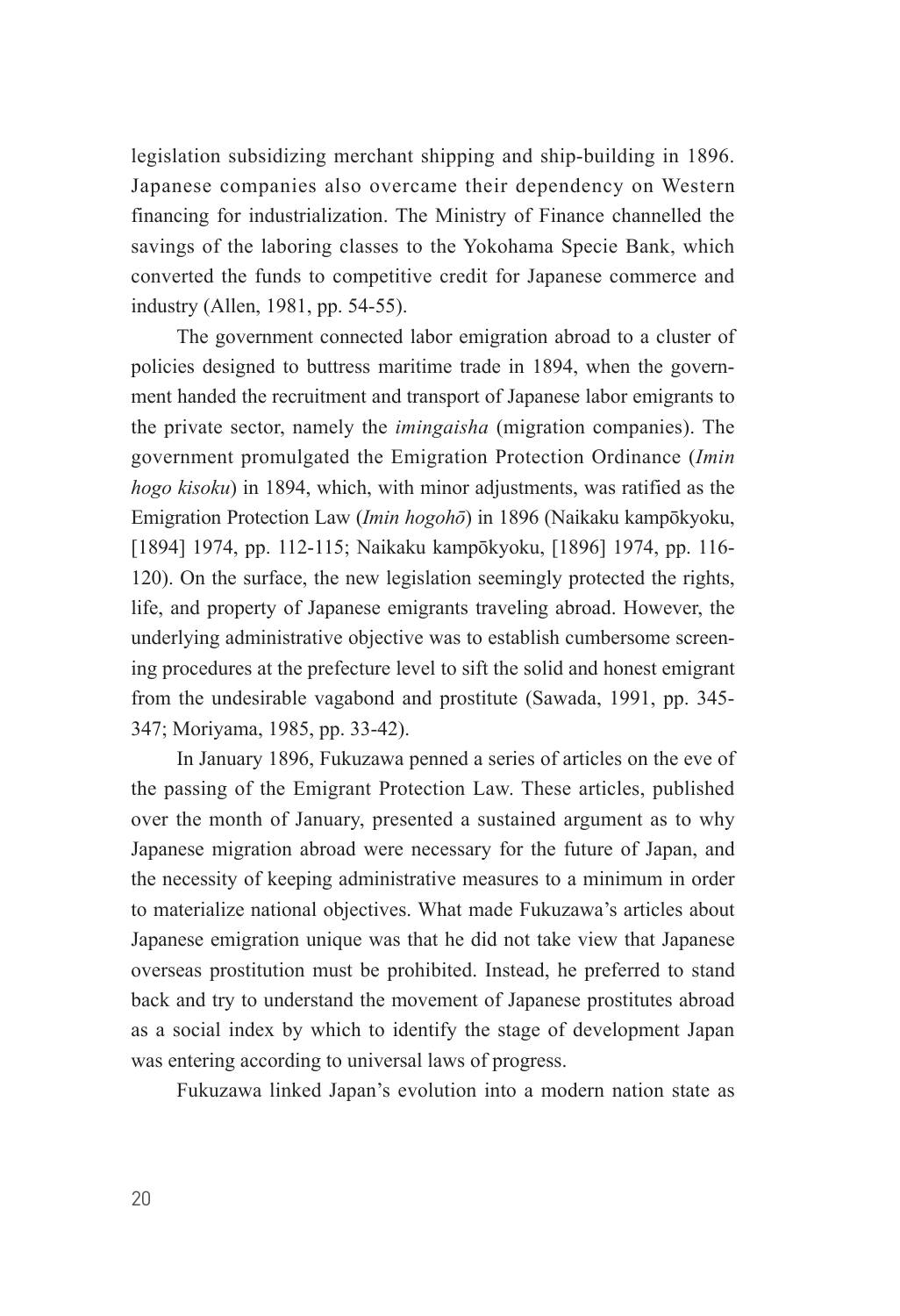following the historical trajectory of Great Britain; increases in population would lead to migration and overseas settlement. In his first article, published January 3, Fukuzawa introduced the idea that governments needed to adjust the means of subsistence to accommodate population growth. Calling upon statistics, which disclose the natural laws of life, labor, and production, Fukuzawa revealed that the Japanese population had increased at an annual rate of 400,000 people over the last ten years. Improvements in diet, industry, and science had decreased mortality rates. Fukuzawa warned that for the sake of the middle-to-longterm stability of the economy, it was necessary for the Meiji government to take immediate pre-emptive measures to prevent demographic pressures bringing distress and misery to Japan in the near future (Fukuzawa, 1980, 7: pp. 274-277).

In his next article, written January 4, Fukuzawa answered his own call for prudence and planning by identifying overseas emigration as a solution to inescapable demographic pressure. Fukuzawa saw a general law of causality between national strength and population. In countries past and present, he argued, population increases and the fostering of national strength were interrelated. Logically, if Japan was to continue in its efforts to increase national wealth and strength for the overall prosperity of its people, then the Japanese should follow the example of the Anglo-Saxon race and migrate. Fukuzawa identified the newly acquired Japanese colony of Formosa, the neighboring countries of China, Joseon, Siam, the islands scattered in the Pacific, and South America as locations promising success to Japanese subjects enterprising enough emigrate and establish large scale agricultural settlements. He, like Enomoto, did not envisage overseas Japanese settlements through piecemeal territorial acquisitions, but via the purchase or procurement of territories free of European colonial settlement.**<sup>16</sup>** Establishing Japanese

 $\frac{16}{3}$  Fukuzawa seems to be loosely following the principles of British colonization policies and land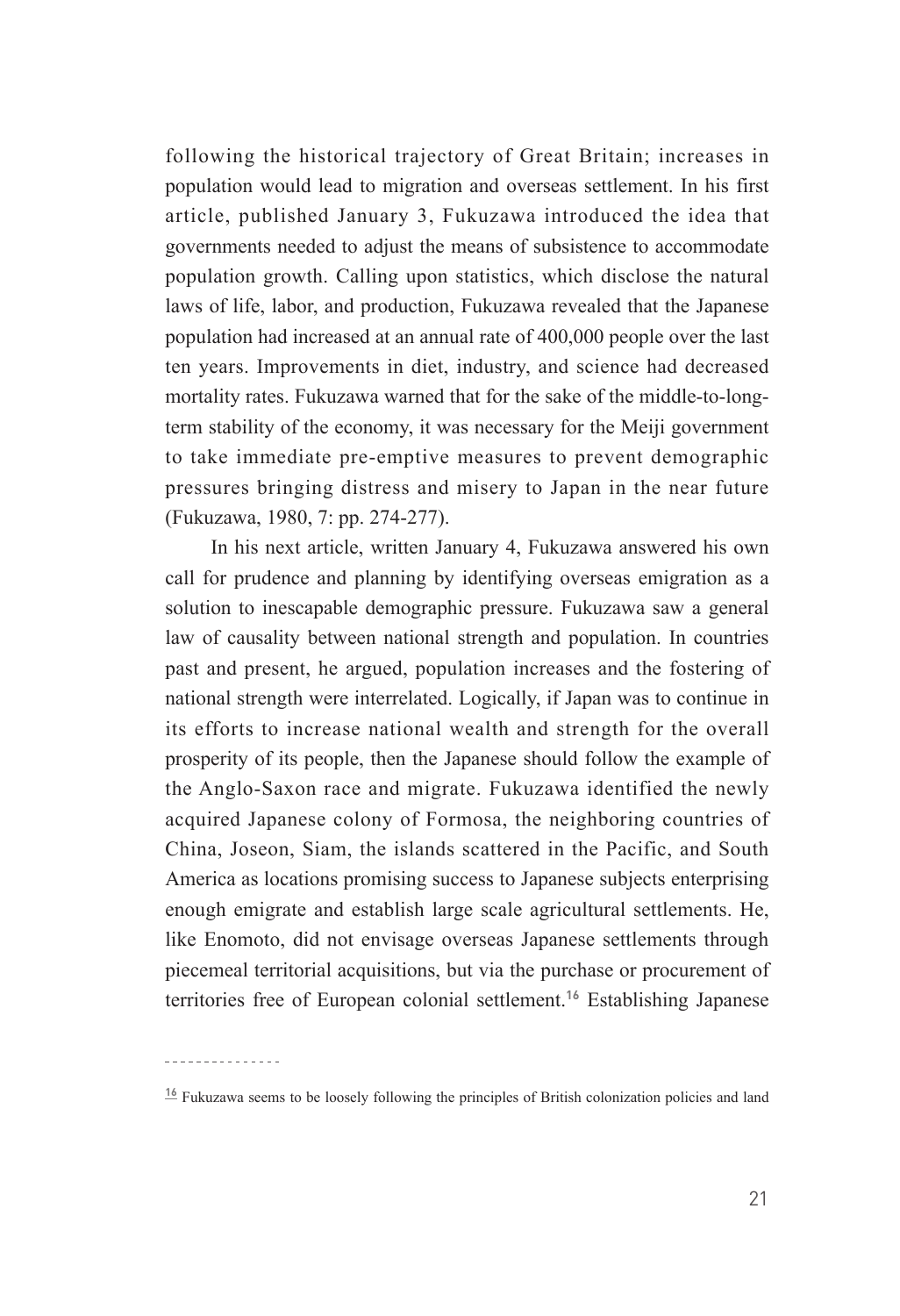settlements abroad via the acquisition of land would result in the promotion of commercial relations between those settlements and Japan, as was the case with Great Britain and her colonies (Fukuzawa 1980, 7: pp. 277-280).

His next article, published January 7, dealt with the question of whether the Japanese were suited to life abroad. Fukuzawa answered in the affirmative. The Japanese, parallel to the British, argued Fukuzawa, appreciate the comforts of their own home and therefore were comparatively indifferent where they lived as long as they had the companionship of their families and a hearth to call their own. His nominated proof was that Japanese migration to Hawaii was an unmitigated success (Fukuzawa, 1980, 7: p. 282).

The next article appeared on January 18. The topic was Japanese prostitutes working abroad. Fukuzawa began "The migration of [Japanese] subjects and prostitutes working abroad" (*Jinmin no ijū to shōfu no dekasegi*) by marvelling at the commotion surrounding the issue of Japanese prostitutes abroad. He argued that just as alcohol and tobacco were ceaselessly condemned for reasons of health, prostitution, too, no matter how loudly denounced on ethical or moral grounds, would never disappear as long as human society (*ningen shakai*) existed. Fukuzawa openly rejected the idea that Japanese prostitutes abroad discredited Japan in the eyes of the world. He likewise mocked the thought that efforts to keep prostitutes at home could delude the world into believing prostitution did not exist in Japan.

In the past Fukuzawa had made his views on what he considered the proper arrangement between men and women clear. From the late

laws framed on the understanding that the colony was being acquired by the settlement of a *terra nullius* (land without owners). British colonial practice acknowledged the presence of Indigenous people but justified land acquisition on the grounds that local inhabitants were too primitive to be actual owners and lacked sovereignty because there was no recognized hierarchy or political order with which the Crown could negotiate.

---------------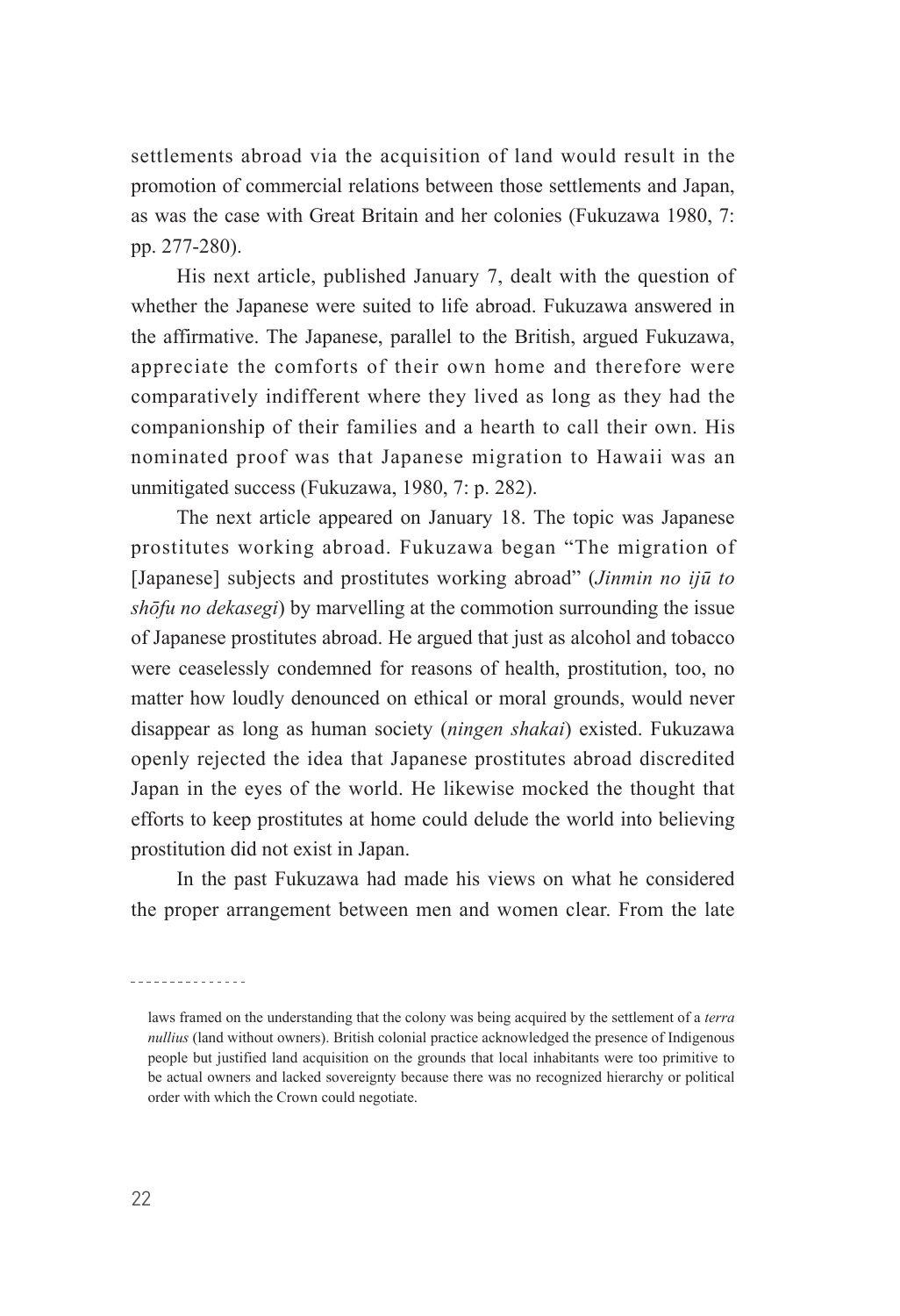1860s Fukuzawa advocated a nation founded on a household composed of one husband and one wife. In "The Equal Numbers of Men and Women" composed in March 1875, Fukuzawa further defined his views on the importance of monogamous marriage to the natural and universal laws of progress. In this article, he posited monogamous domestic relations were a natural universal law; a "simple point" embedded in the truth of the "mathematical computation of the *soroban* (abacus or counting tray)." Men and women were equal in number because the natural harmonious law of association between them was for one husband to marry one wife (Fukuzawa, 1976b, pp. 385-386). Following this logic, Fukuzawa, recognizing overseas emigration was initially a predominately male enterprise, believed that a gender imbalance in Japanese communities abroad would undermine permanent settlement as it was contrary to the natural laws of domesticity and civilization based on the equal number of men and women. Japanese women travelling abroad to engage in sex work, contended Fukuzawa, served a necessary purpose which was in harmony with the evolution of the Japanese state.

There is only one reason that I deal with this question (overseas prostitution) in particular. It is because I recognize that, for the encouragement of overseas settlements by our people, it is necessary for prostitutes to go abroad. The best scenario would be to try and have migrants move overseas as much as possible with their wives, taking with them the pleasures of a happy family home; by having the reassurance of their family it would be the same as if they were in their native homeland. But, migrants are not just married men. Indeed, one has recourse to appeal that in the beginning, aspirants who want to migrate to the so-called unknown lands abroad, are mostly single men without dependants. Moreover, in the case of married men, they initially migrate alone with the purpose of calling for their wife after they are settled. Accordingly, the proportion of women to men in [Japanese] settlements abroad is meager. As there are many people who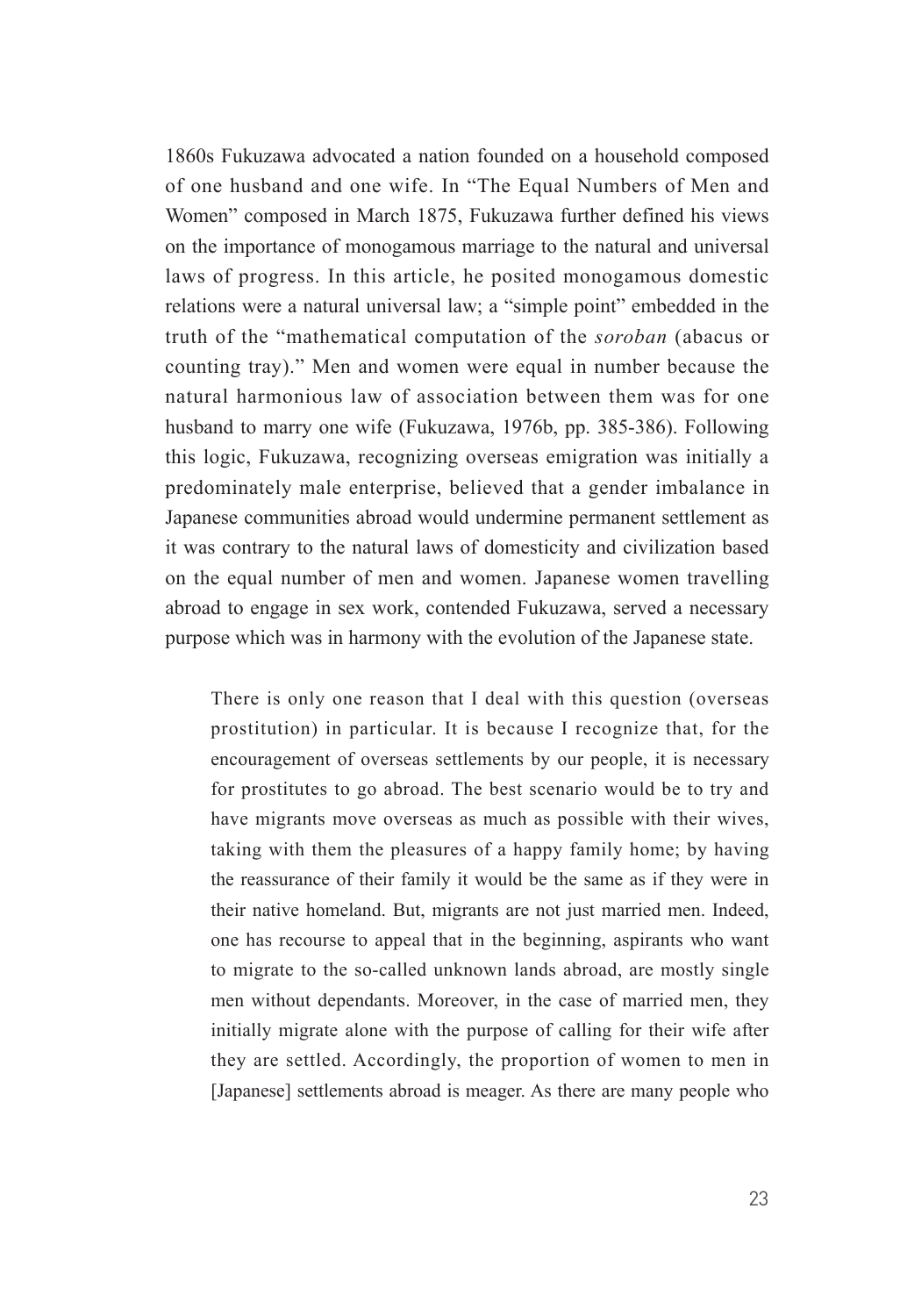recognize the necessity of domestic prostitution because of our country's increasing population, I cannot help feeling more and more keenly the need for [Japanese overseas] prostitutes given the circumstances found in newly opened lands (Fukuzawa, 1960, 15: p. 364).

To support his argument that tolerating Japanese prostitution abroad was a necessary and inevitable stage in the process of nation-building, Fukuzawa turned to history by giving examples of other countries that had already experienced this phase of development. Fukuzawa noted that during the twilight of Tokugawa rule, British authorities in Hong Kong requested the Tokugawa authorities to permit Japanese prostitutes to travel to Hong Kong to "comfort" British troops stationed in the colony. Russian authorities in Vladivostok too made numerous requests for Japanese prostitutes to consul Russian male émigré settlers transforming the barren lands of Golden Horn Bay into a commercial and military maritime centre. Fukuzawa ends his article with his final word of advice: "the encouragement of migration and the freedom of prostitutes to work abroad are, in the context of the conduct of state affairs, a necessity" (Ibid).

It is important to note that Fukuzawa did not believe that Japanese prostitutes were superior to prostitutes of other ethnicities. His position was far more interesting and subtle. He was arguing that the role of proper government in this instance was to not impede the migration of women abroad. The mechanisms to stop women going abroad were not government prohibitions but the progressive self-cancelation of the phenomena by the phenomena itself. That is to say, overseas prostitutes were effectively ringing the death knell of their occupation when they ensured the "comfort" of male émigrés. As overseas Japanese settlements developed and prospered over time, more and more women would arrive to start families with the émigré men, rendering the need for prostitution obsolete. For Fukuzawa, overseas prostitutes was one alongside many other organizational structures necessary to secure overseas migration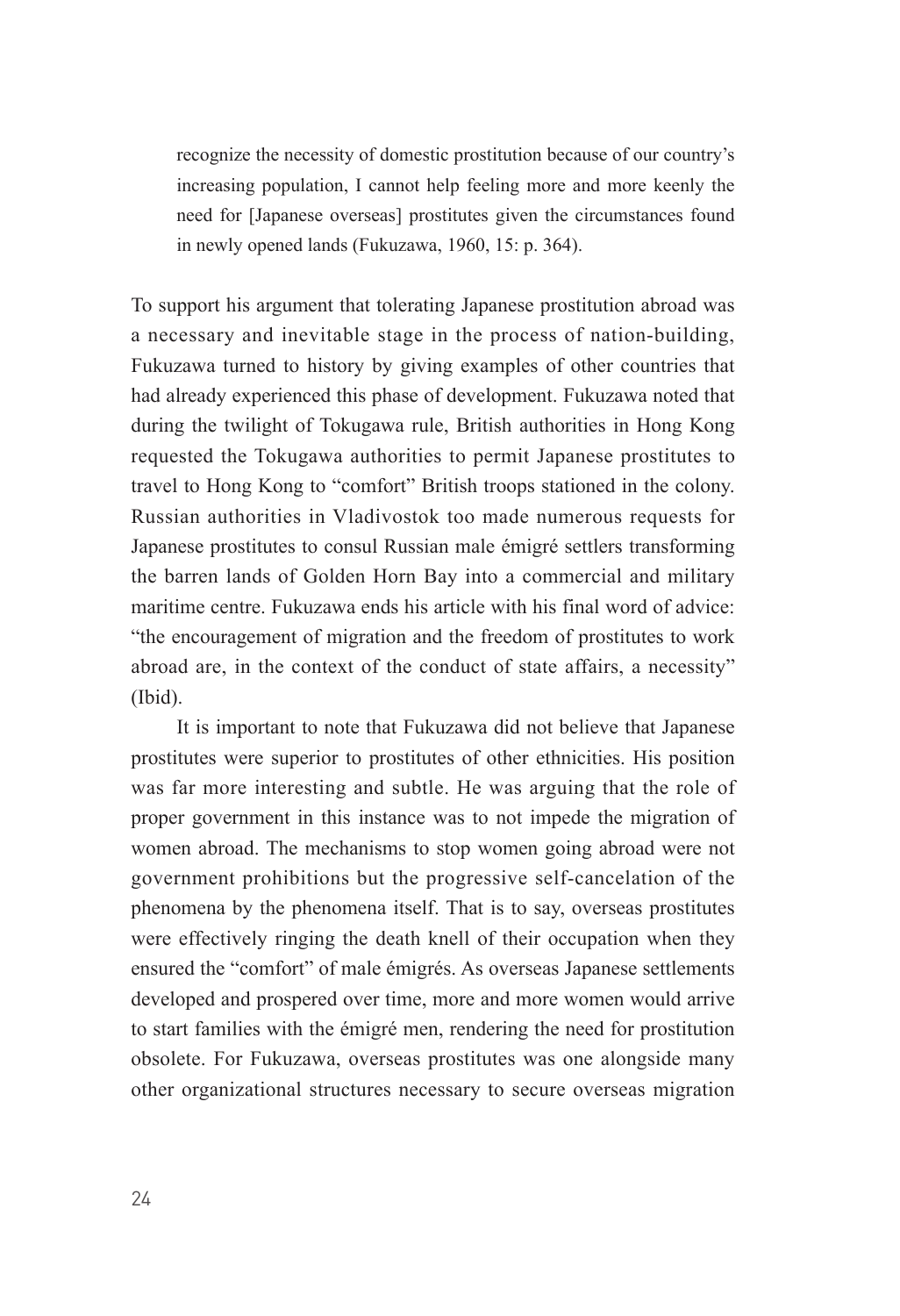and settlement, such as wealthy merchants guaranteeing a fullysubsidized passage for migrants, the improvement of overseas communications, the expansion of Japanese maritime resources, and government investment in overseas settlements for future profit and security (Fukuzawa, 1960, 15: pp. 371-375).

### **Conclusion**

The motivation behind Fukuzawa's writings on emigration was to encourage his reading audience to seize the moment, and support Japanese efforts to expand overseas commerce by establishing Japanese communities and settlements abroad. Embedded in his concept of the necessity of Japanese subjects having the autonomy to migrate abroad was also a social hierarchy based on what he considered was a natural division of labor. The exercise of individual autonomy differed according to rank and status. The educated men of talent from "middle-class" households were to exercise their autonomy for the good of the country by becoming innovators and leaders in overseas settlements, commerce, industry, and finance. The men who comprised the laboring poor were to show industry and courage by emigrating and populating Japanese colonies abroad. The role of the rural women was to provide solace to Japanese émigrés by supplying them with sex and the domestic comforts only a woman can give. Fukuzawa's argument that prostitution was acceptable among emigrant communities recognized women as embellishments to the exclusively male domain of nation-building. For Fukuzawa, lower class women were simply tools in the service of national (male) progress.**<sup>17</sup>**

Fukuzawa's articles on emigration are novel as they identify an impersonal process of natural law inherent in social and economic

 $17$ <sup>I</sup> I am indebted to Elyssa Faison for clarifying this point to me.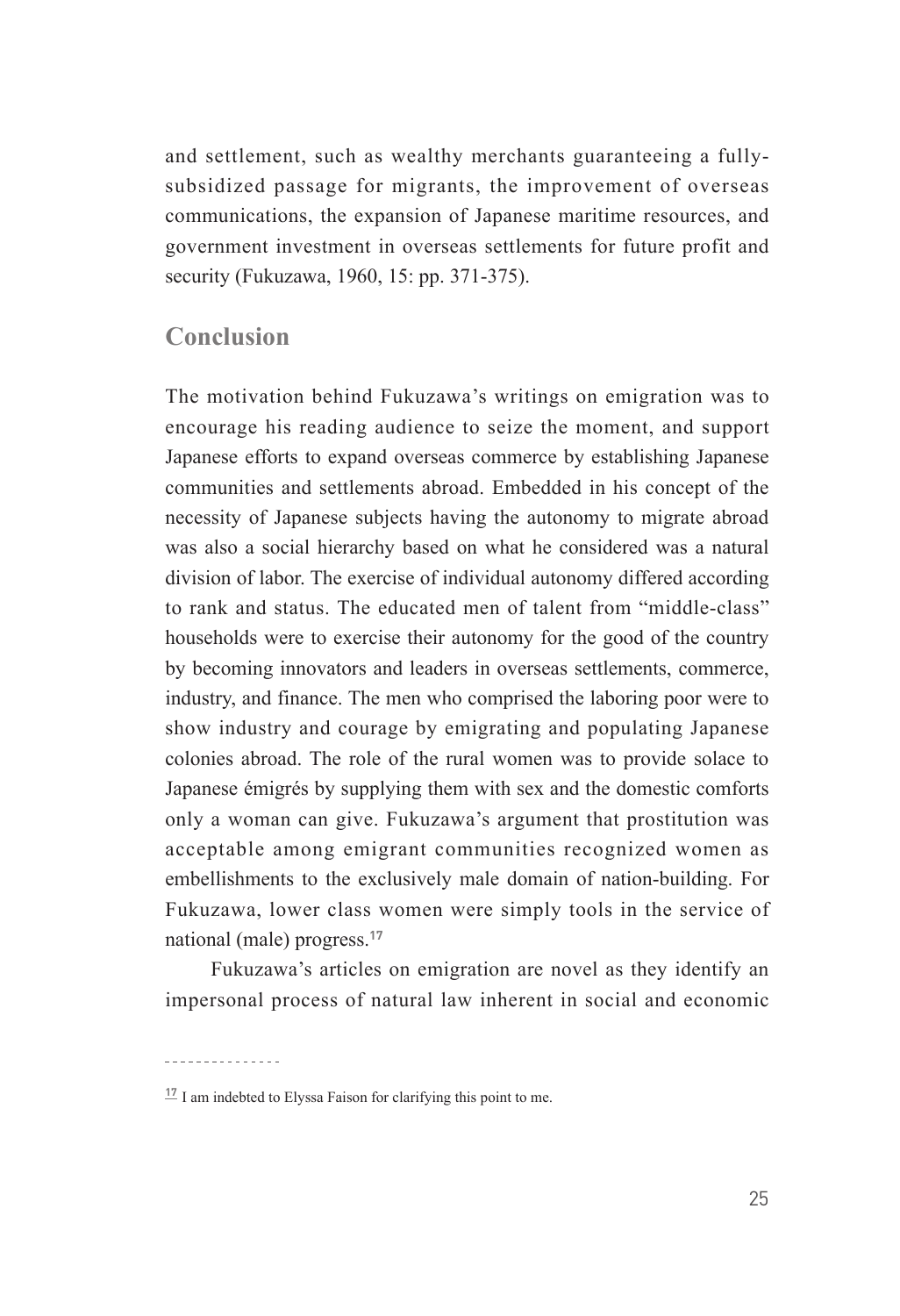behavior, coeval with natural processes of self-regulation that must be left alone and protected. He advocated that the right kind of government leaves room for the natural mechanisms of adjustment and balance inherent in demographic change to operate properly. He firmly believed that any element of compulsion implemented by even the most wellmeaning government weakened rather than optimized the ability of Japanese people to establish settlements abroad, and undermined the government's objective of transforming Japan into a world maritime trading power. According to Fukuzawa, the challenge facing government policy makers was not up to what point do they say no to poor rural women migrating abroad, but the opposite, at what point do they say yes. Fukuzawa believed that the natural forces of progress would cancel out any inherent dangers found in overseas prostitution. This process of selfcancelation would occur when Japanese settlements became well established, attracting a more refined type of Japanese emigrant, who would relocate abroad with his wife and family. At that historical moment, the settlers will realize that prostitution was harmful to their society and put a stop to it. Because demographic growth and migration were "natural" physical processes with their own internal logic, policy makers needed to resist the urge to take draconian measures. Over regulation would impede rather than enhance nation-building by forestalling the necessary conditions of association between men and women, the foundation of labor and production, vital to the long-term success of Japanese overseas settlements.

There is another level where Fukuzawa's views on emigration are intriguing. He conceived Japanese survival in a hostile world of competition as a bio-economic problem. He connected economic growth with the social conditions of reproduction. His journalist writings on emigration were an attempt to change the economic, social, and political behavior of the Japanese public by manipulating public opinion. Fukuzawa's article advocating the need for Japanese women to engage in sex work abroad was consistent with his belief in the necessity of new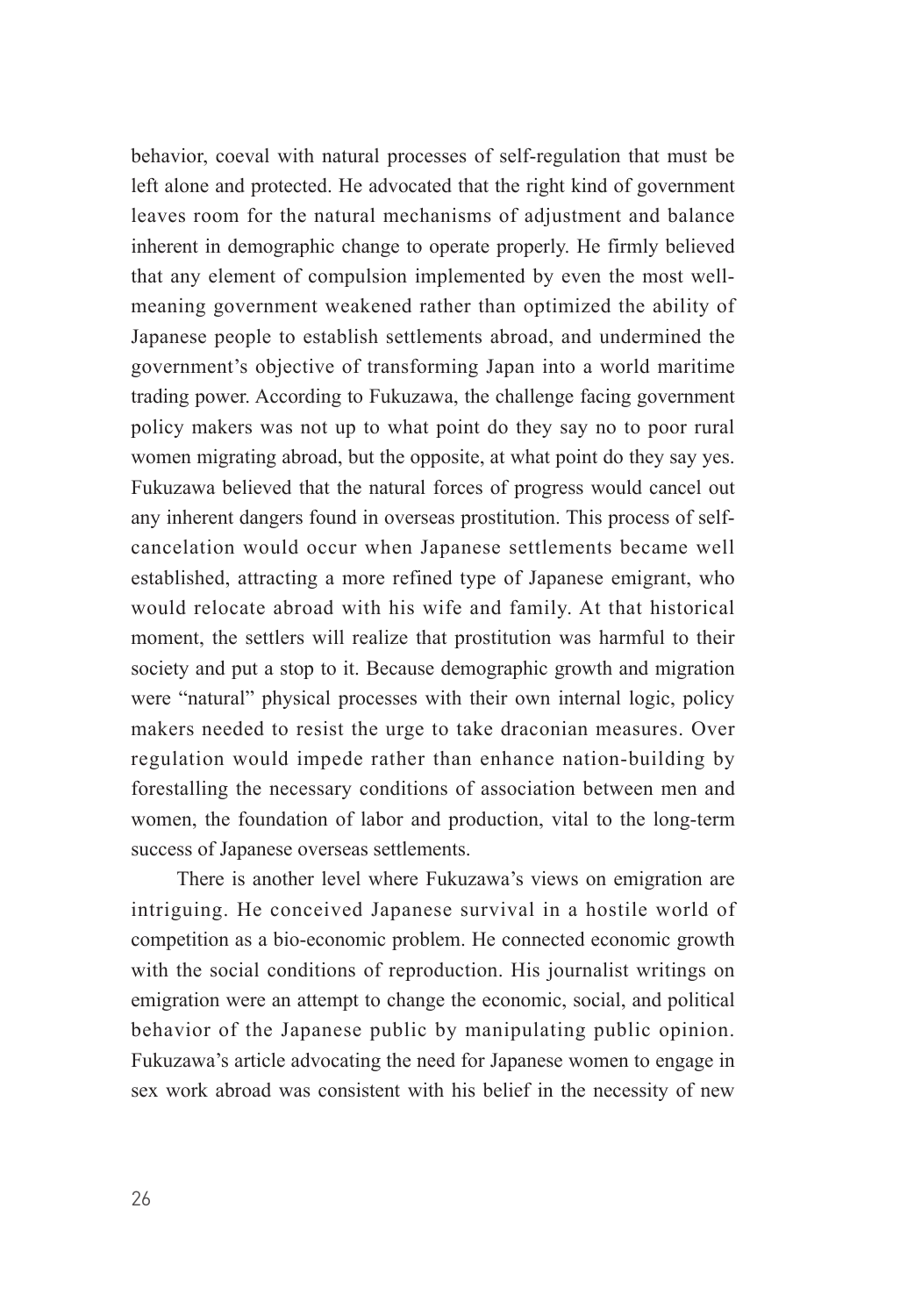mental habits among the Japanese people to transmute outdated custom; he identified the nurturing of new mental habits as the qualifying moment that herald Japan's initial steps towards achieving equity with the West. For him, the presence of Japanese women abroad engaged in prostitution was a transient but necessary stage in Japan's development; the first buds of a vital and necessary enterprising spirit that the Japanese people required if they were to achieve equity with the West.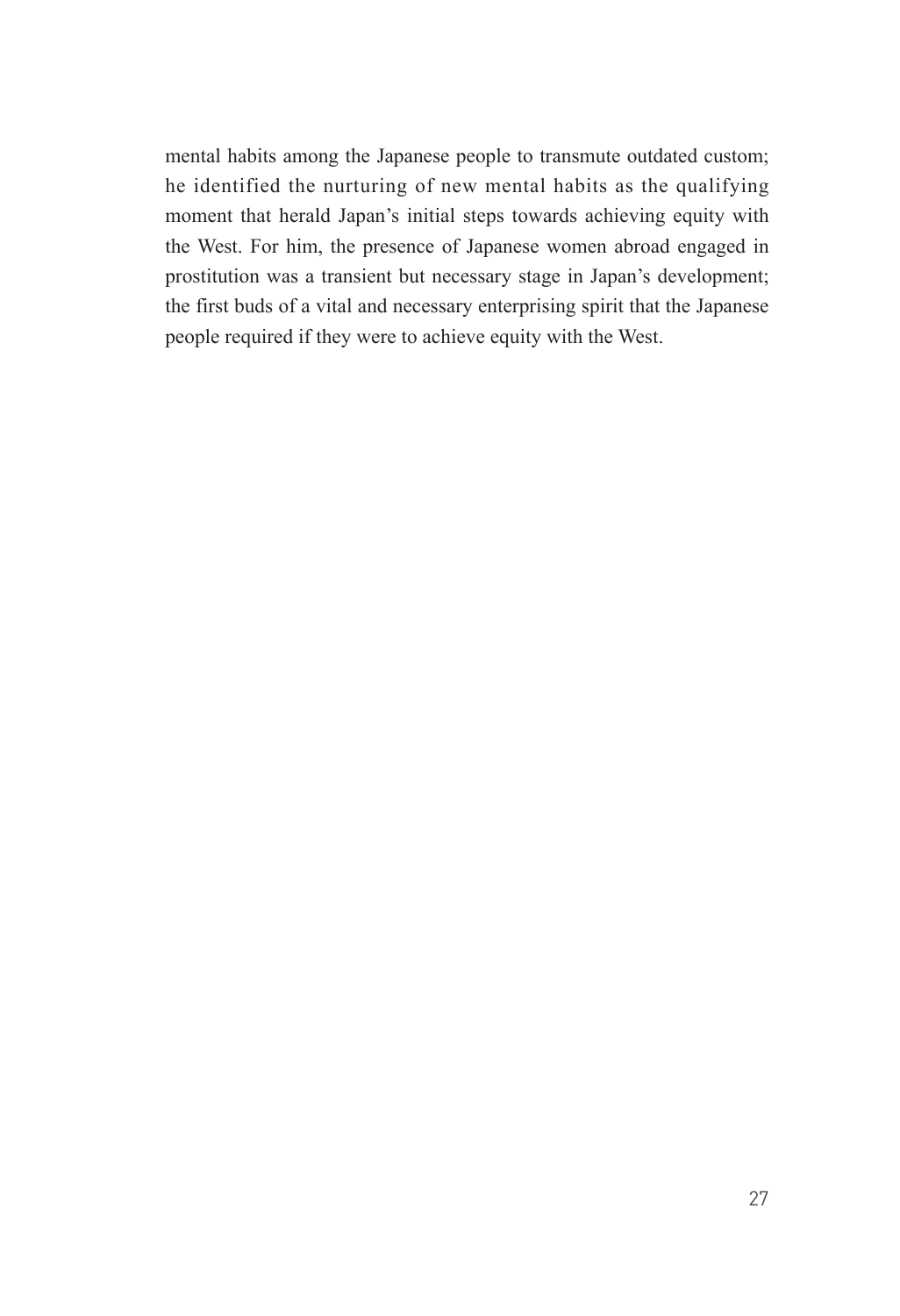#### **REFERENCES**

- Allen, G. C. (1981). *A Short History of Modern Japan*. London and Basingstoke: Macmillan Press.
- Azuma, Eiichiro. (2005). *Between Two Empires: Race, History, and Transnationalism in Japanese America*. New York: Oxford University Press.
- Banno Junji. (1992). *The establishment of the Japanese constitution system*. (J. A.A. Stockwin, trans.). London and New York: Routledge.
- Bennett, Neville. (1993). Bitter Fruit: Japanese Migration and Anglo-Saxon Obstacles, 1890-1924. *Transactions of the Asiatic Society of Japan*, Fourth Series, 8: 67-83.
- Fukuzawa Yukichi. (1960). In Keiō Gijuku (Ed.), *Fukuzawa zenshū*. 22 vols. Tokyo: Iwanami shoten.
- Fukuzawa Yukichi. (1966). In *The Autobiography of Fukuzawa Yukichi*. (Eiichi Kiyooka, trans.). New York: Columbia University Press.
- Fukuzawa Yukichi. (1969). *An Encouragement of Learning*. (David A. Dilworth and Umeyo Hirano, trans.). Tokyo: Sophia University.
- Fukuzawa Yukichi. (1973). *An Outline of a Theory of Civilization*. (David A. Dilworth and G. Cameron Hurst, trans.). Tokyo: Sophia University.
- Fukuzawa Yukichi. (1976a). Refuting Nishi's Discussion on Travel by Foreigners in the Country. In *Meiroku Zasshi: Journal of the Japanese Enlightenment*. (William R. Braisted, trans.), 319-24. Tokyo: University of Tokyo Press.
- Fukuzawa Yukichi. (1976b). The Equal Numbers of Men and Women. In *Meiroku Zasshi: Journal of the Japanese Enlightenment*. (William R. Braisted, trans.), 385-86. Tokyo: University of Tokyo Press.
- Fukuzawa Yukichi. (1980). In Fukuzawa Yukichi Chosaku Hensankai (Ed.), *Fukuzawa senshū*, 14 vols. Tokyo: Iwanami shoten.
- Fukuzawa Yukichi. (1980a). *Gakumon no susume*. In Fukuzawa Yukichi Chosaku Hensankai (Ed.), *Fukuzawa senshū*, 3:53-176. Tokyo: Iwanami shoten.
- Fukuzawa Yukichi. (1980b). *Bunmeiron no gairyaku*. In Fukuzawa Yukichi Chosaku Hensankai (Ed.), *Fukuzawa senshū*, 4:5-254. Tokyo: Iwanami shoten.